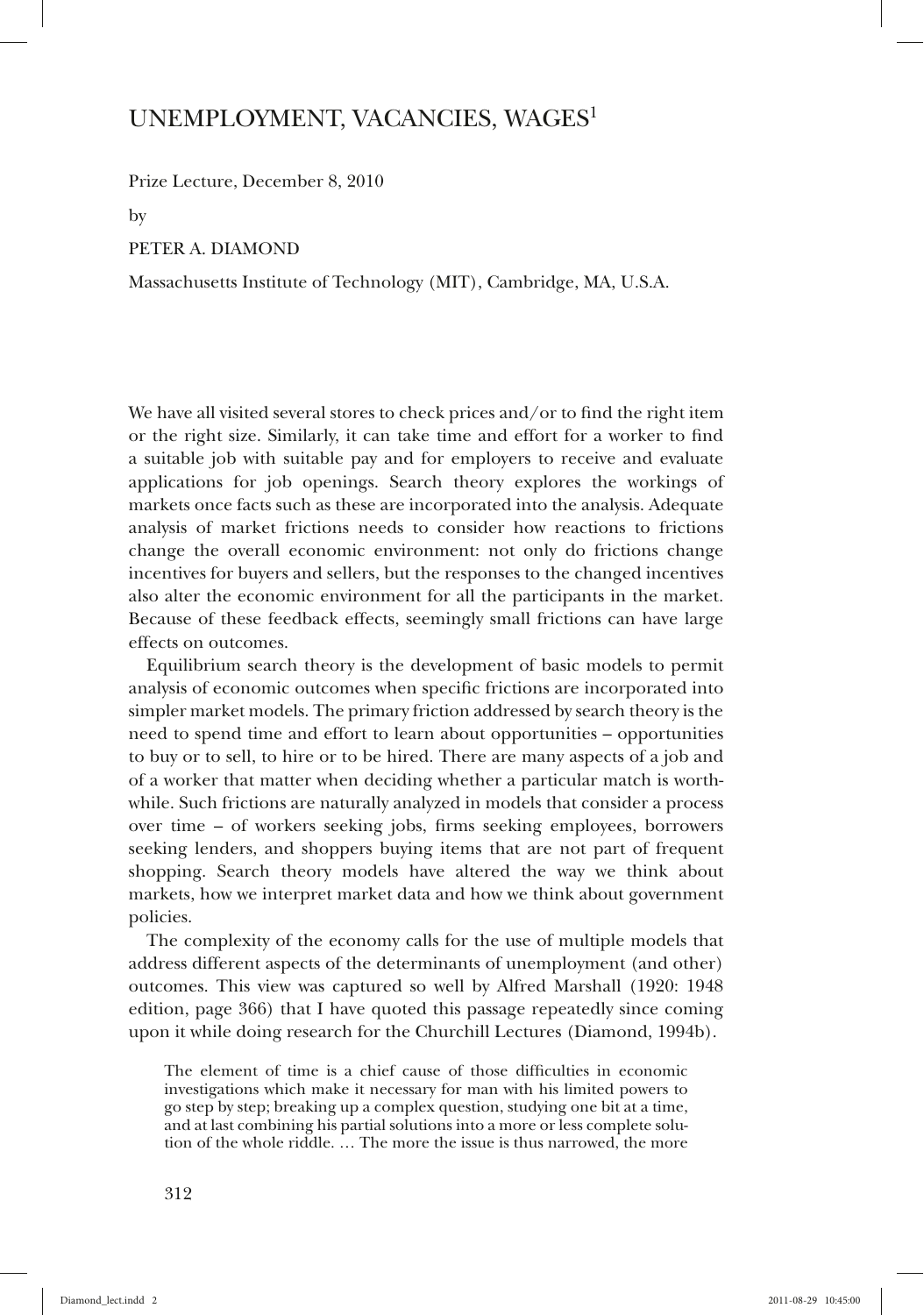exactly can it be handled: but also the less closely does it correspond to real life. Each exact and firm handling of a narrow issue, however, helps towards treating broader issues, in which that narrow issue is contained, more exactly than would otherwise have been possible. With each step… exact discussions can be made less abstract, realistic discussions can be made less inexact than was possible at an earlier stage.

This passage is particularly suitable here since the heart of the difference between standard demand-supply analysis and search theory lies in the treatment of time – the use of time as well as resources to learn about opportunities. I am concerned that, in contrast with Marshall's view, too many economists take the findings of individual studies literally as a basis for policy thinking, rather than drawing inferences from an individual study, combining them with inferences from other studies that consider other aspects of a policy question, as well as with intuitions about aspects of policy that have not been formally modeled. Assumptions that are satisfactory for basic research, for clarifying an issue by isolating it from other effects, should not play a central role in policy recommendations if those assumptions do not apply to the world. To me, taking a model literally is not taking a model seriously. It is worth remembering that models are incomplete – indeed that is what it means to be a model.

This essay is not a survey of uses of search theory in analyzing many labor market questions or questions in other markets. 2 Instead, it explores a few of the contributions of search theory, focusing primarily on early work that marked the break from analyzing equilibrium in markets to analyzing equilibrium in a search setting. Although the focus is on the labor market, the discussion starts with a retail market example, followed by discussions of labor market flows, aggregate demand, and the Beveridge Curve, which shows unemployment and vacancy rates for the economy. Considerable attention has been given to possible policy implications of the recent evolution of the Beveridge Curve, during what has been called the Great Recession and the Long Slump. I add to this ongoing debate from a search perspective.

### I. A RETAIL MARKET EXAMPLE

Economics education starts with the abstraction of an ideal market – demand, supply, and a price that clears the market. That is an extremely valuable starting place – it shows some of the effects that are present in pretty much all markets. And, since such ideal markets can achieve efficient outcomes, it helps us understand the sources of inefficiencies that can occur when market structures differ from the idealized version. In the simple market abstraction, each buyer knows how to purchase at the lowest price available in the market. As a result, each firm faces a discontinuity in sales when the price varies from the lowest price elsewhere and the "law of one price" holds – all transactions happen at the same price, which is the competitive price, equal to the marginal cost of providing the good.

To analyze a search setting, the first step is to consider how individuals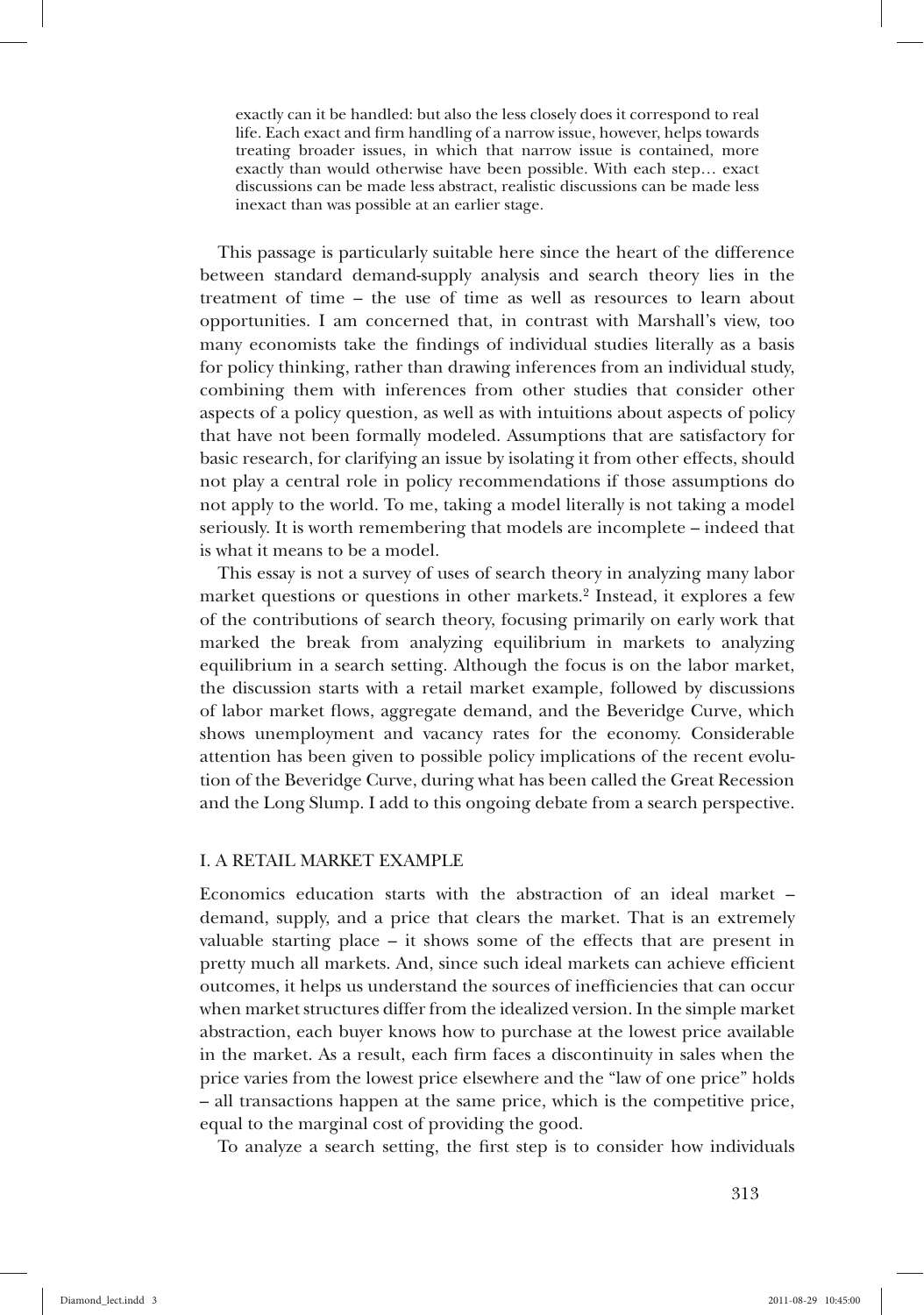approach both the search process and the ensuing purchase or sale decision. And that is where the literature started. But a full analysis needs to combine individual decision-making with an analysis of how the interactions of buyers and sellers determine the economic environment in which these decisions are made. 3

Consider the simplest standard model, a retail market for a standardized good with a large number of identical buyers and a large number of identical sellers. My 1971 paper alters this model by assuming that the only way to find out a price is by visiting a store and that stores are visited randomly. Then, visiting another store to get a second price quote has a cost. That implies that the first store you happen to visit has a little bit of market power over the other stores. Surprisingly, in this uniform setting, these little bits of market power interact so that all firms want to charge the price a monopolist would set. If the price were lower and the same in every store, then each store would want to make a small price increase to take advantage of its little bit of market power. 4 So the only way to have equilibrium, where no store has an incentive to change price, is when the monopoly price is set. Notice that it does not matter how small is the cost of visiting another store – any positive cost gives the same result. Technically, there is a discontinuity in the equilibrium price as the cost of search hits zero.

My description of this example reflects an equilibrium approach similar to the approach of a standard competitive equilibrium–equilibrium in Arrow-Debreu theory is a set of conditions on an allocation of resources such that no price-taker would want to change behavior from what is consistent with that allocation. However, this description does not reflect how I came to my 1971 paper, nor how I presented the analysis. The process that led to this, my first search paper, began in 1969, while I was visiting Hebrew University, Jerusalem, and then Nuffield College, Oxford (rounding out 15 months of leave that started at University College, Nairobi).

Arrow-Debreu theory does not contain a mechanism or process for an economy to achieve its equilibrium allocation. In the 1960s there was ongoing work to find a hypothetical process that would converge to this equilibrium, with a focus on equations for price adjustment based on excess demands and supplies at tentative prices (referred to as tâtonnement). It struck me that the wrong question was being asked. Rather than asking whether a process could be found that would converge to a standard competitive equilibrium, I chose to work on the question of finding the allocation to which a plausible process would converge. The research approach was a dynamic overlapping generations model, which presented conditions under which the (uniform) prices of identical firms converged to the monopoly price in finite time. Paying attention to a dynamic process, and not just conditions for a stationary equilibrium, was a central part of my research strategy. To my surprise, I found the monopoly pricing equilibrium, about as far from a competitive equilibrium as one could be. 5 With monopoly prices, equilibrium is not efficient even with the search frictions taken into account.

This model was not meant to be a realistic model of price determination,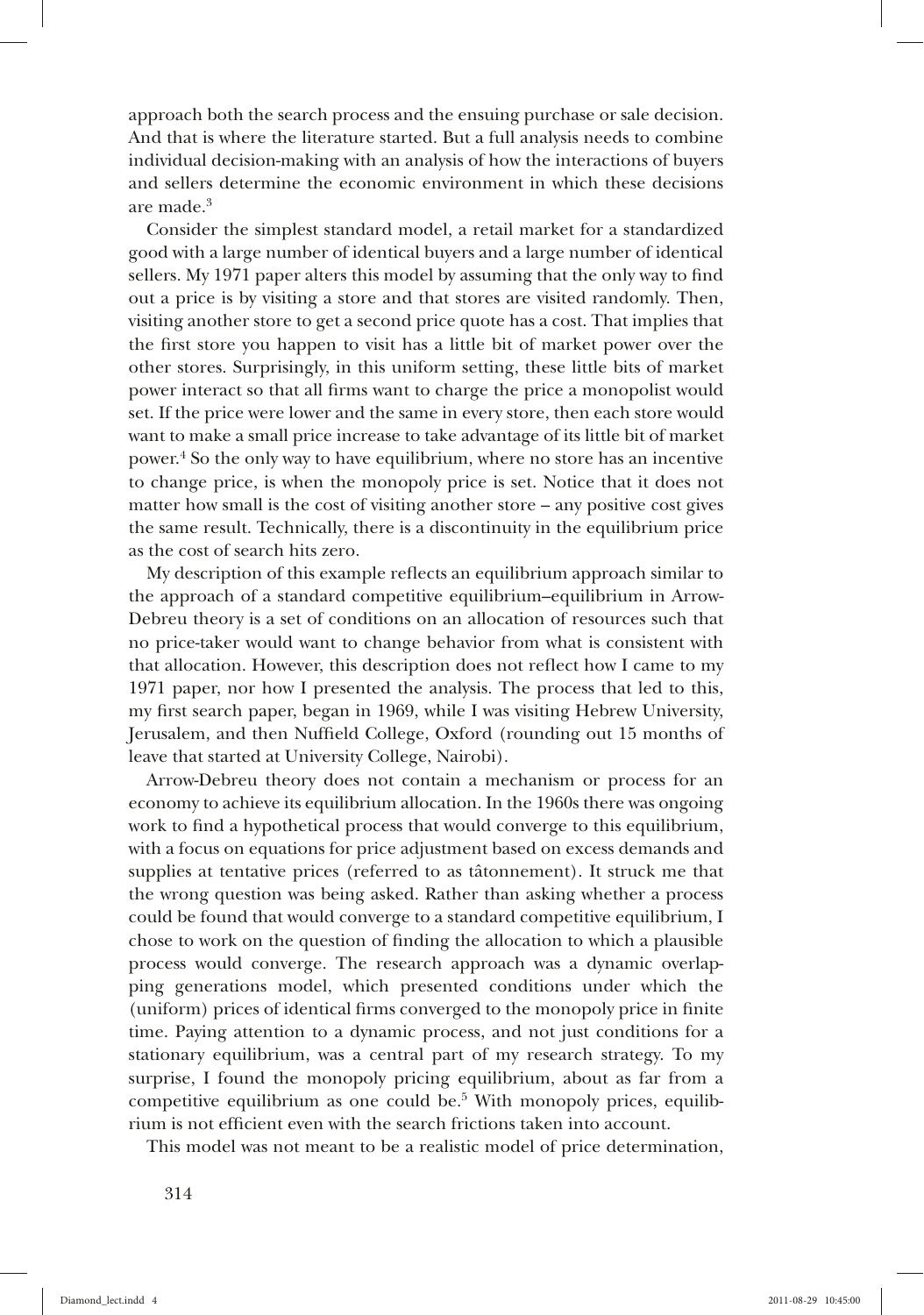but an exploration of how important search frictions could be – and they were found to be very important, even when the search costs were small. This result highlights one of the central aspects of economics. Economists study the nature of equilibrium, reflecting the interactions among buyers and sellers. Small search costs can have a large impact because price setters respond to the prices set by others, so there is a feedback process that greatly expands the impact of search costs – as each firm reacts both to the presence of the search costs of potential customers and also to the responses of other suppliers to the same search costs. That a small amount of friction could create a large change, even in such an unrealistic setting, served as a marker of the importance of the study of equilibrium with frictions.

Of course, this extreme result is dependent on a number of special and unrealistic assumptions. But the point of the analysis was to open up a field of study, not to zero in on a particular market. Later work, by a number of economists, explored models with more realistic assumptions. Two findings of this literature are to expect a variety of prices for identical commodities and that pretty much all the prices will exceed the marginal cost of providing the good. Models show these results when they incorporate variation in the demand curves of different buyers, variation in the costs of different sellers, mixed strategies being followed by homogeneous sellers, or more complex methods of becoming informed about prices. 6 With richer modeling, the level of prices does depend on the size of search costs. 7

A price per unit set by a seller has two roles: affecting the number of customers who buy and affecting the average quantity purchased by those who do buy – the extensive and intensive margins. In the simple setting originally analyzed, search frictions imply that the extensive margin (affecting the number of purchasing customers) plays no role in equilibrium price setting, resulting in the equilibrium price being the one that optimizes relative to the intensive margin (average sales per buying customer). In contrast, thought of as a price-setting (Bertrand) equilibrium, standard competitive market theory gives full weight to the extensive margin and none to the intensive margin.

After my return from 15 months abroad, I learned that search ideas were very much in the air from the publication of the Phelps volume (1970), written while I was away. It is no surprise when many researchers are thinking along parallel lines, although I came to search from general equilibrium theory, while the Phelps volume had an unemployment focus. The process of going from my start on search equilibrium to my writings on the labor market (1981, 1982a) and on the entire economy (1982b, 1984) had two phases. The first phase was an exercise in brain rewiring. As an undergraduate, in the spring of 1960, I studied general equilibrium theory with Gerard Debreu, when his *Theory of Value* (1959) was new. Gerard was an outstanding teacher, and I became well-grounded in the theory, so much so that it became the starting place for my thinking about allocation questions. But it was not a good starting place for thinking about search issues. Nevertheless, I found my mind running down that path as I attempted to find a different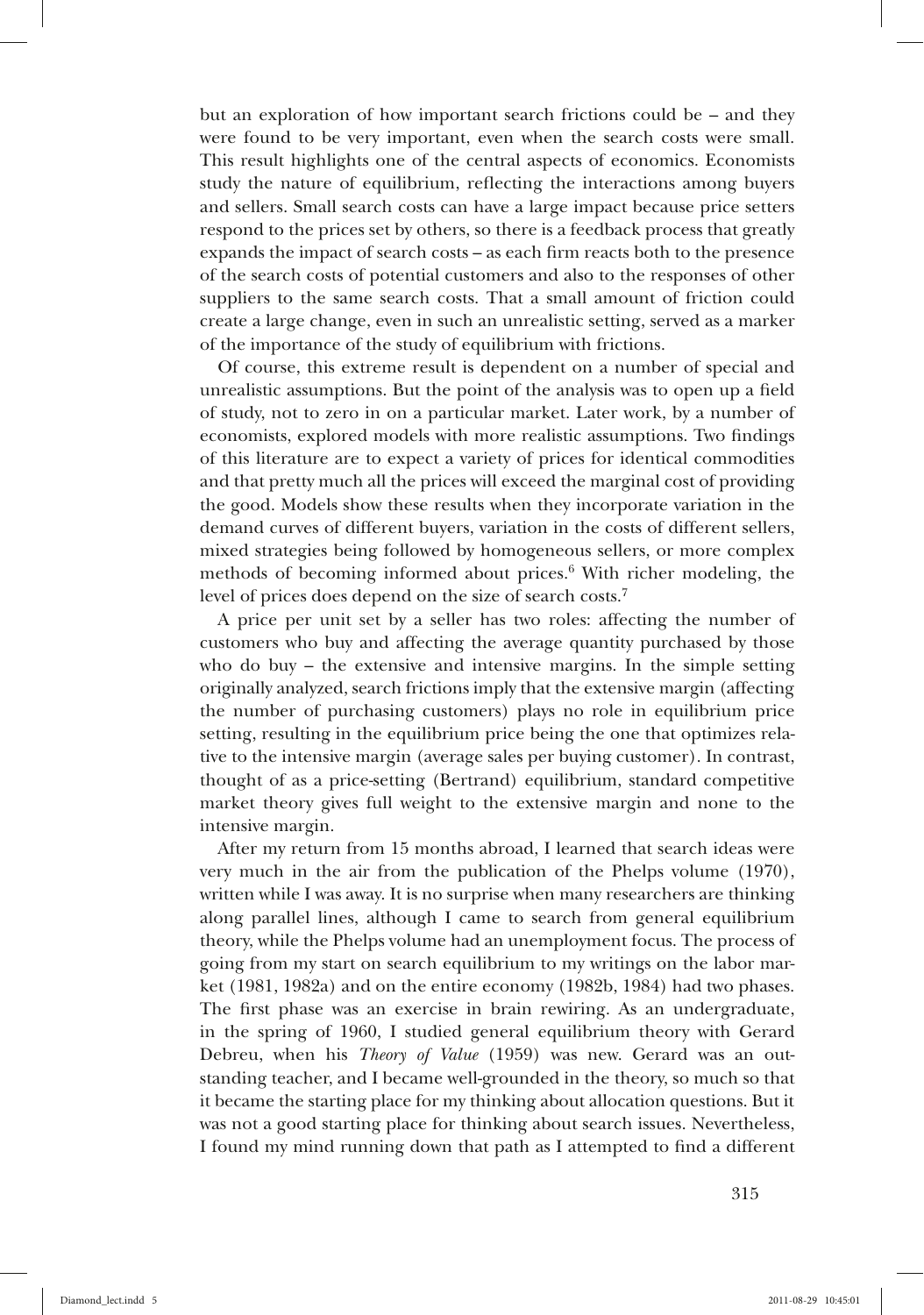way to approach questions. In order to free up my thinking process, I pressed myself to explore a question which could not possibly be answered within the Arrow-Debreu framework. 8 This resulted in a little noticed, read or cited 1978 paper and greater ease in creating models.

The second phase was writing a pair of papers with Eric Maskin (1979, 1981), considering search equilibria in a setting of pairwise contracting, with a focus on a law and economics question – the role of damage payments for breach of contract. For a contracting paper, it was natural to consider a bargained price rather than one set by one party, as in the retail market paper. Thus the focus had shifted from the price outcome to the efficiency of the search-and-matching process. 9 We assumed equal splitting of the surplus from signing a contract. These papers drew on a contracting paper by Dale T. Mortensen (1978) that helped me realize the power of Poisson processes as modeling tools. After this work, I was ready to work on models focused directly on the labor market and on the entire economy. In this work, I continued with the assumption of a negotiated wage rather than one set on a take-it-or-leave-it basis as in the retail model above. To set the framework for later discussion, I begin with a review of some data on market flows.

## II. LABOR MARKET FLOWS

At any time, a modern economy has both unemployed workers and posted vacancies. Thinking about this fact in a static setting might lead one to think there is a serious mismatch between the workers and the jobs, in skills or in location, for example. Or it might lead one to think that the primary problem is that wages are not at the right levels to clear the markets, referred to as "sticky wages" since wages are not changing adequately as circumstances change. A search perspective puts these two ideas into a richer, more informative context. That is, the quality of matches between workers and jobs matters, and limited rates of wage change matter, but understanding the extent and effect of these two issues is best done in a search setting.

I start by considering the monthly CPS Household Survey. At the time of their interviews, workers are classified into three categories – employed, unemployed and out-of-the-labor force. A month later many of the workers who were unemployed will have found jobs. And many people who were classified as out-of-the-labor force also will have found jobs. Of those employed in the earlier month, most will still be in the same job, but many will have left their previous jobs, some voluntarily and some not, some to new jobs and some to unemployment or to a departure from the measured labor force. Indeed, the flow of workers directly from one job to another is large and is an important part of the efficiency of the labor market. On average, 2.6 percent of the employed have a different employer a month later – there are more hires from the employed than the unemployed. $^{10}$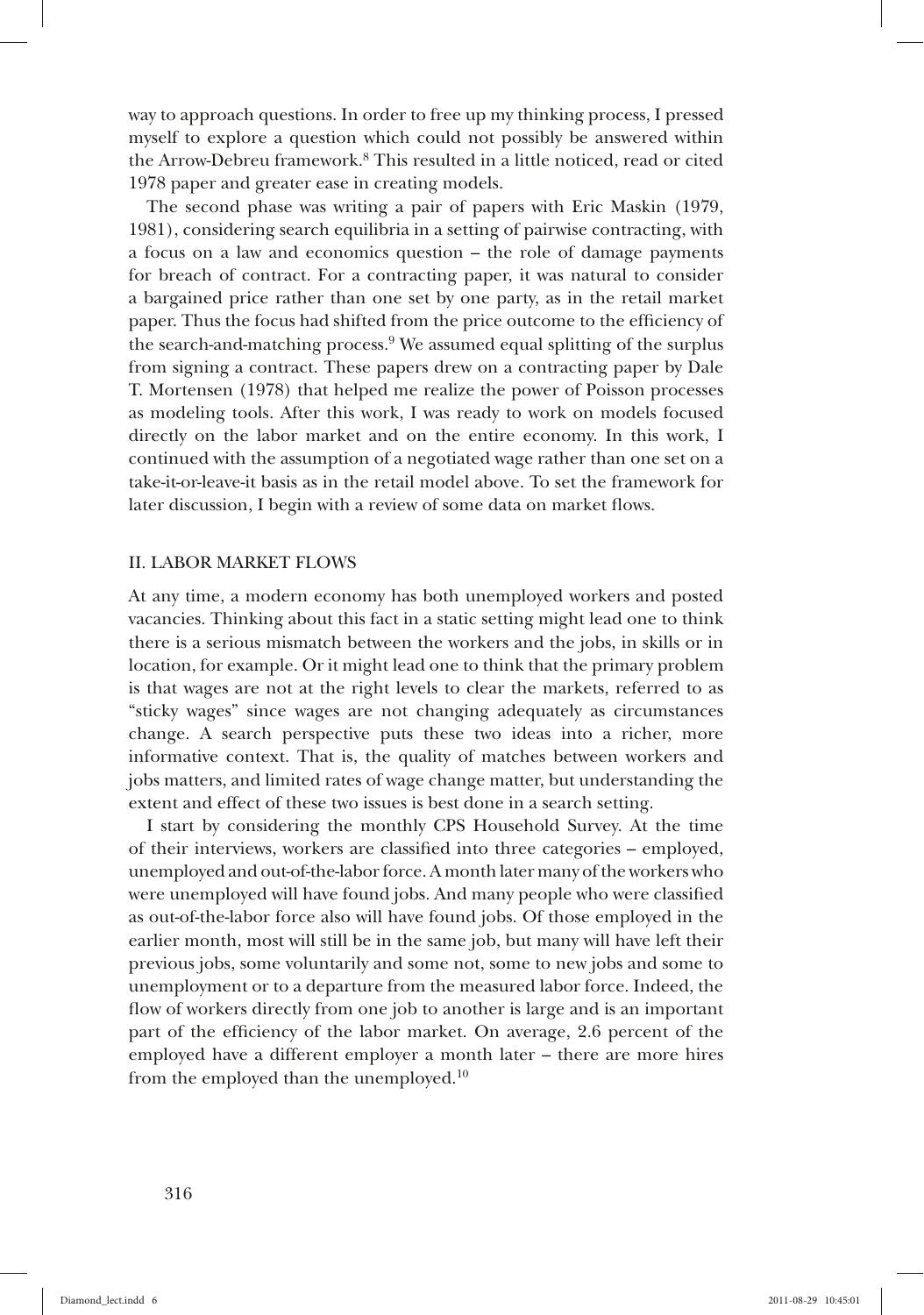

*Figure 1.* Monthly Worker Flow Rates 1990:2–2009:4 (as a percent of workers with initial status) Data constructed by Robert Shimer. For additional details, please see Shimer (2007) and his webpage.

For someone to be defined as being unemployed, he or she must be actively trying to find a job – not just being without a job and wishing for one. Many people labeled as being out-of-the-labor force are in fact available for employment, and many of them do find jobs. Figure 1 shows the average monthly flow rates in the U.S. over the last 20 years. On average, 37 percent of the unemployed were employed as of the following month (labeled UE in Figure 1). Almost as large a fraction, 33 percent, left unemployment by leaving the measured labor force, labeled UI, with I for inactive. Similarly, those who were inactive flow into both employment and unemployment (IE and IU). And the employed flow into unemployment and also outside the labor force (EU and EI). On average over this 20-year period, roughly 6 million workers moved into employment each month and roughly the same number moved out of employment. The large differences in the rates of flow in the chart reflect the much smaller number of unemployed than of employed or of inactives.

Each of the rates in the figure is an average for all the individuals in the category, with the rates varying greatly across groups, whether measured by characteristics, such as education, race and gender, or by the duration of the unemployment spell. Thus there is not a stationary stock of unemployed, but a steadily shifting set of workers, with large flows both in and out but with some people staying unemployed for a long time.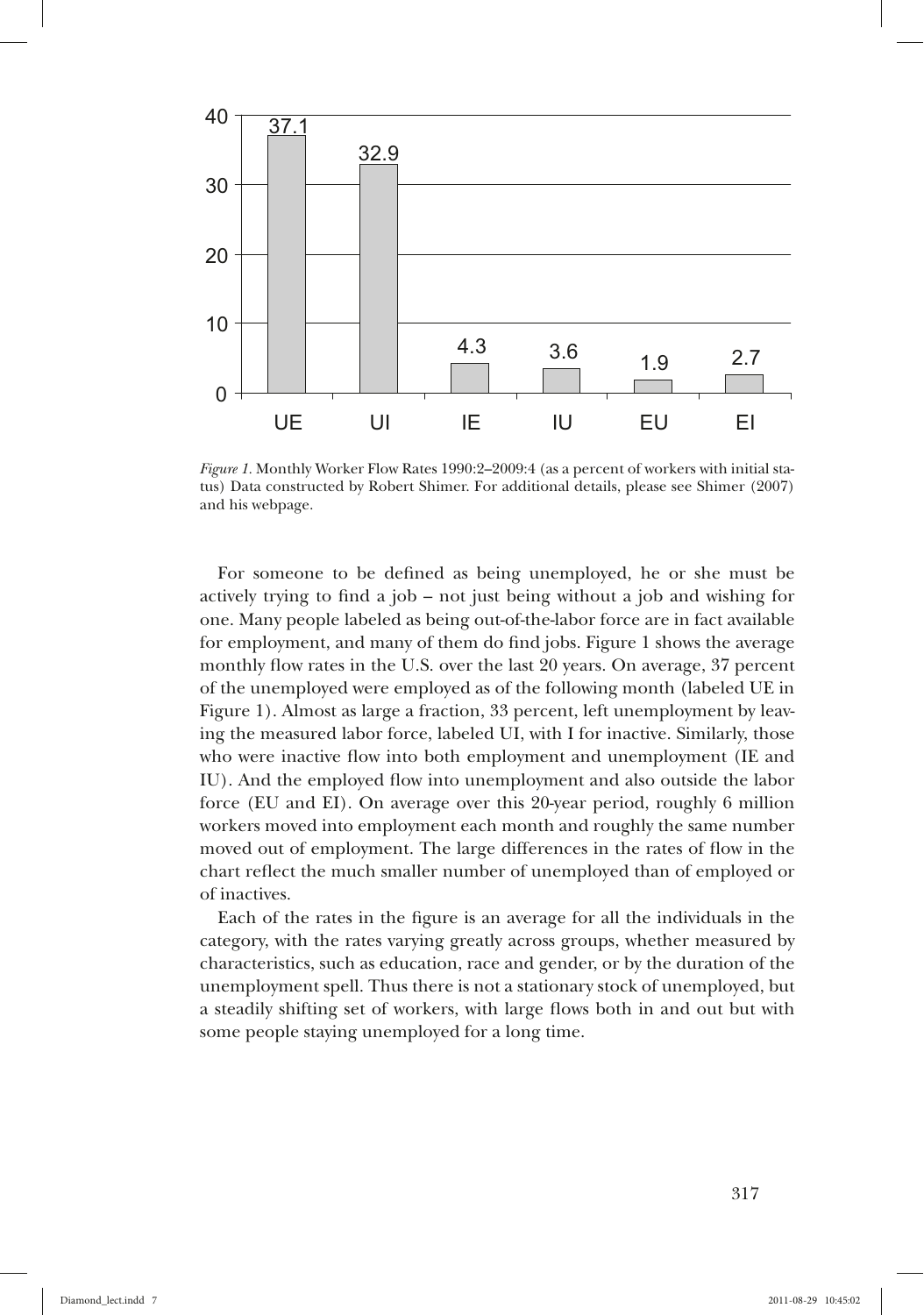

*Figure 2.* Average Monthly In- and Outflow Rates across Countries. Source: Michael Elsby, Bart Hobijn, and Ayşegül Şahin "Unemployment Dynamics in the OECD", NBER working paper number 14617, Figure 1.

The U.S. economy is an outlier, having larger labor market flow rates than other advanced economies, although flow rates are substantial elsewhere as well. Figure 2 shows monthly flow rates into and out of unemployment that have been estimated by Michael Elsby, Bart Hobijn, and Aysegül Sahin (2008) using OECD data. 11 The calculation of these figures examined the flows to and from being unemployed, and did not distinguish between the employed and those outside the labor force. The rates are much higher in the U.S. than elsewhere, and only a portion of the differences comes from the larger fractions involved in movements to and from out-of-the-labor force. 12 The difference in flows is, in part, a reflection of government policies that affect hiring and firing, a subject that has received considerable attention. And the resulting level of job availability affects the willingness to seek new employment.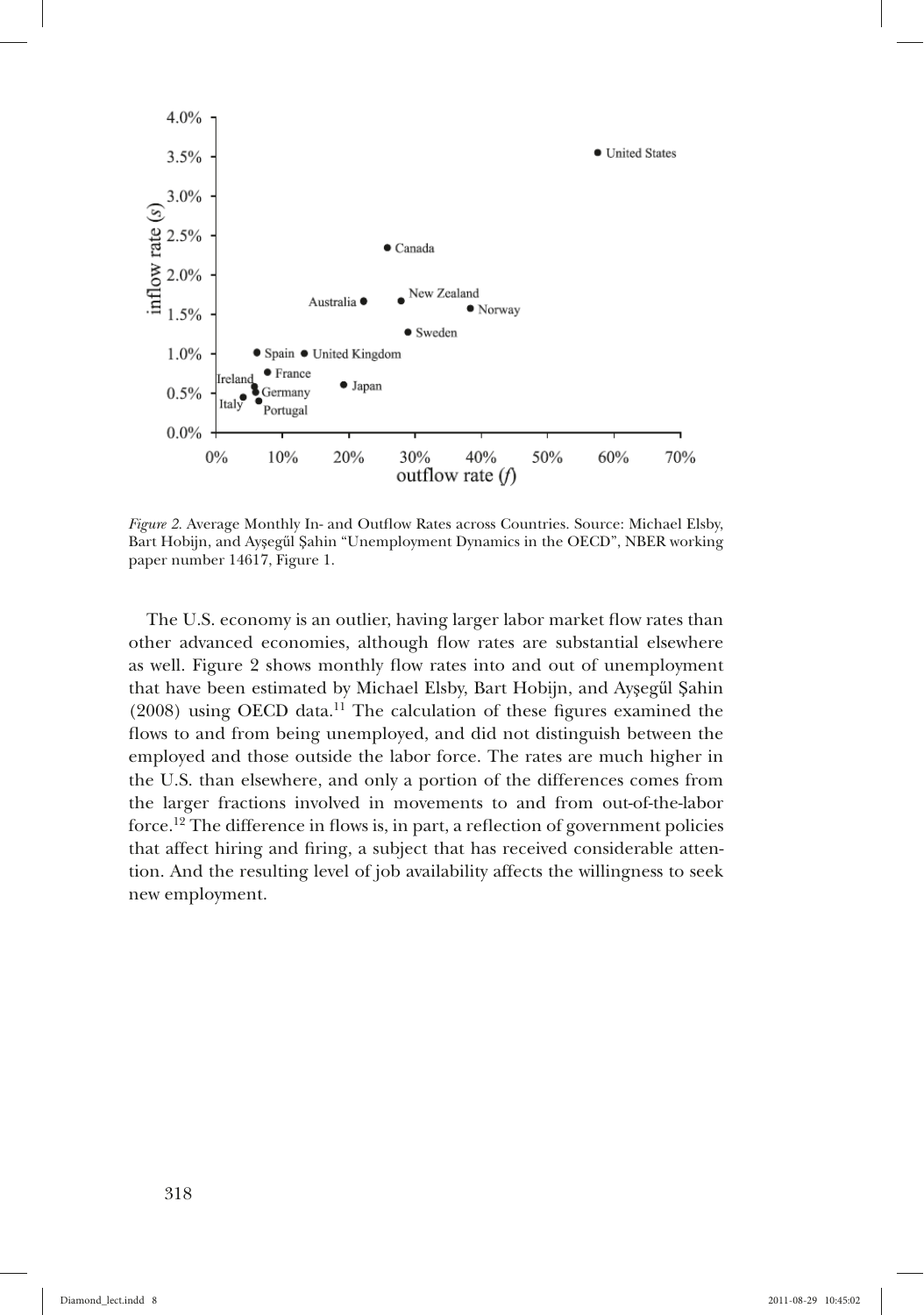

*Figure 3.* Quarterly Job and Worker Flow Rates for the U.S. Private Sector 1990:2–2009:4 (as a percent of employment). Notes: Series drawn from methodology used in Davis, Faberman and Haltiwanger (2010), "Labor Market Flows in the Cross Section and Over Time". Series measured from Business Employment Dynamics (BED) and Job Openings and Labor Turnover Survey (JOLTS). Pre-2001:3 Hires, Separations, Layoffs and Quits are Model Based Estimates.

Source: John Haltiwanger, personal communication.

Turning to a perspective from data on employers, Figure 3 draws on the extensive pioneering work of Davis and Haltiwanger and co-authors. In a typical quarter, many firms are increasing employment while others are decreasing it. On average over the last 20 years, additional employment at growing and new firms, labeled job creation, was 7.5 percent of employment, with job destruction almost as large. This is another view of the way that the change in employment is a result of the netting of large gross flows. Hires and separations are roughly twice as large as job creation and destruction, as workers leave and firms replace them. Note that of workers leaving there are roughly equal numbers of quits and layoffs on average. However, the relative sizes vary greatly over the course of the business cycle – at a time when layoffs rise, quits drop as the ability to land a new job also drops.

Search theory is designed to help make sense of these flows and to frame analysis of related government policies such as unemployment benefits. Considering "ordinary" times, captured by a rational expectations model set in a steady state, a primary purpose of unemployment benefits is to provide insurance to workers against involuntary job loss. 13 The provision of insurance affects the willingness of workers to accept particular jobs, making it more attractive to pass up some opportunities in expectation of doing better later. And it affects the diligence of job search. This is always the case with insurance with asymmetric information – the provision of insurance affects behavior, commonly referred to as a moral hazard problem. Of course there are behavioral changes that reflect income effects and can have a positive efficiency implication as well as those that reflect substitution effects and can have a negative efficiency implication. The negative effects do not mean one should not have insurance, but that the strength and design of the insurance should take into account the behavioral responses it induces. 14

Less diligent search and greater willingness to wait for a future job make it harder for employers to find workers but easier for other workers to find jobs.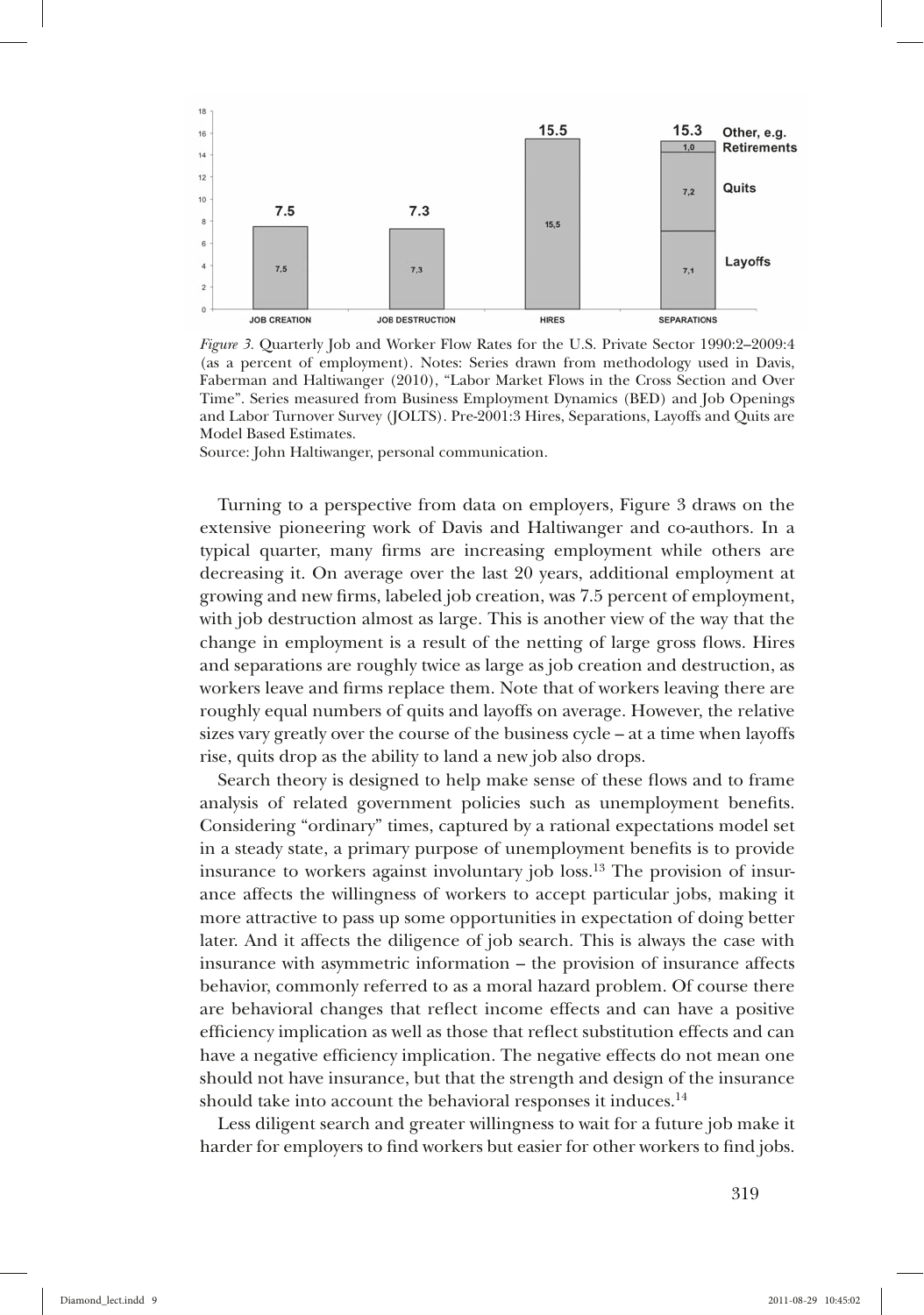The relative importance of these positive and negative feedback effects will vary with the large swings in the vacancy-unemployment ratio that happen over the business cycle, so the impact will be different at different times – at times of high unemployment, a little less search by some workers will not have much impact on the difficulty of filling vacancies and so will have little effect on total unemployment. These effects on workers and firms are externalities, affecting people with whom there are no direct transactions that might counter the effect. Thus, the "natural rate of unemployment," coming from adding labor market frictions to a standard competitive model, is not generally an efficient level of unemployment. 15 That is, having a worker search less and be more choosy about job acceptance as a result of unemployment benefits, may raise or lower efficiency in the labor market. One cannot assume that the no-benefit levels of search and job acceptance would be efficient, in contrast with the usual assumption when considering moral hazard issues in insurance analyses for ordinary goods without externalities.

By contrasting the experiences of workers having access to more or less generous unemployment insurance coverages, such as extensions of coverage during recessions, one can estimate how the average duration of unemployment of covered workers varies cross-sectionally with details of insurance provision. However, by itself, this does not provide an estimate of the impact of unemployment insurance (or an extension of the period of benefits) on total unemployment. Because of the externalities, looking only at the change in effort to become employed does not provide an estimate of the equilibrium impact of unemployment insurance on total unemployment. Such an approach would be tantamount to assuming that employment equals labor supply. That is, it ignores the impact of less diligent search on the ability of others to find jobs and on the creation of vacancies. This is clearly incomplete. Equating employment to labor supply is an amusing contrast to traditional Keynesian analyses that assume that employment equals labor demand. These can't both be right. And from a search theory perspective, neither is – the matching function, discussed below, gives the change in hiring from changes in the number of workers seeking jobs and the number of vacancies seeking workers; it depends on both demand and supply.

In addition, the presence of unemployment benefits and the induced changes in the flows of hires, layoffs and quits affect the level of compensation. Whether modeled as a bargained wage or a wage set on a take-it-orleave-it basis, the availability of workers and jobs will affect the determination of compensation. And that will affect the decisions of employers and workers as to the willingness to create jobs, to stay in the labor force and to seek a better match. All of these issues are naturally approached through an equilibrium search model.

While insights have come from models with ex ante homogeneity of both jobs and workers, a central element in the labor market is that workers and jobs vary greatly. And the extent to which a given worker is a good fit for a particular job not only varies but may take time and expense to determine,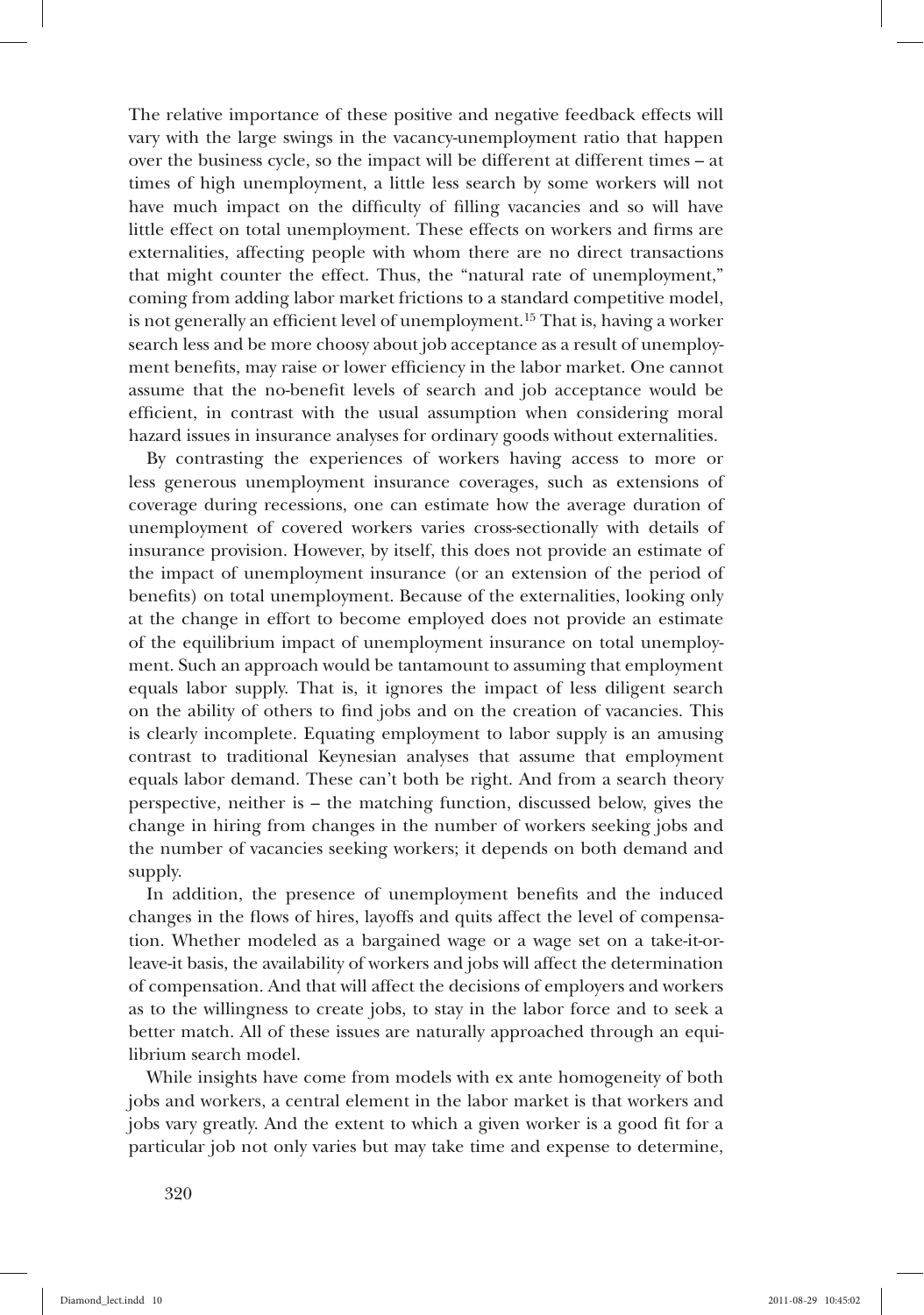especially as some worker training, sometimes a great deal of training, is generally needed for a worker to do well at a job. Thus, a hiring decision is a form of investment, just as is the acquisition of plant and equipment. Both workers and firms need to have views as to the value of future alternatives. The worker needs to be concerned about how long the job might last and what alternative jobs might be found. The firm needs to be concerned about the future value of the services that will be provided by the worker and what alternative workers might become available. All of these depend on what other firms and workers will do and how well the economy will do.

With heterogeneity of both workers and jobs, there is a "matching problem" that affects the efficiency of the economy. Search theory helps us to make sense of this complex environment. It has been natural to focus on rational expectations to isolate the impact of search per se on resource allocation. But modeling only with rational expectations is incomplete in not recognizing the heterogeneity in expectations that is always present (e.g., Johannes Spinnewijn, 2009, 2010). Also, it does not apply well to circumstances, as at present, of a recession deeper than any experienced in many decades, which makes extrapolation from past recessions an incomplete foundation for expectations.

A key shortcut that makes search analyses tractable is the "matching function."16 For theoretical work the matching function gives the rate of meetings of workers and firms in the process of seeking employment as a function of the numbers of searching workers and job vacancies. The theory combines this with analysis of which meetings result in new hires. 17 Empirically, we do not have information on meetings, but on hiring. The same term, the matching function, is used for the empirical relationship relating hires to the numbers of unemployed and vacancies. From the context, I don't think there is much risk of confusion from the different meanings for "matching" of meeting and hiring. The matching function plays a similar role in search analyses as does the aggregate production function in growth theory. Empirically, for the economy as a whole, the matching function appears to have constant returns to scale.

The matching function is not solely technologically driven, but the outcome of a process reflecting the ways in which hiring occurs, which vary greatly across the economy. The simplest model has workers and jobs meeting one-to-one, although urn-ball models $18$  are also used to examine some implications of multiple applicants for particular jobs. And the presence of firms with multiple vacancies matters for the matching process. Some of these issues will be mentioned again in the discussion of the Beveridge Curve.

## III. AGGREGATE DEMAND

Basic search analyses of the labor market for "normal times" proceed by taking the value of a worker to a firm as given primarily by technology; and the value to a worker of being without a job as given by preferences (and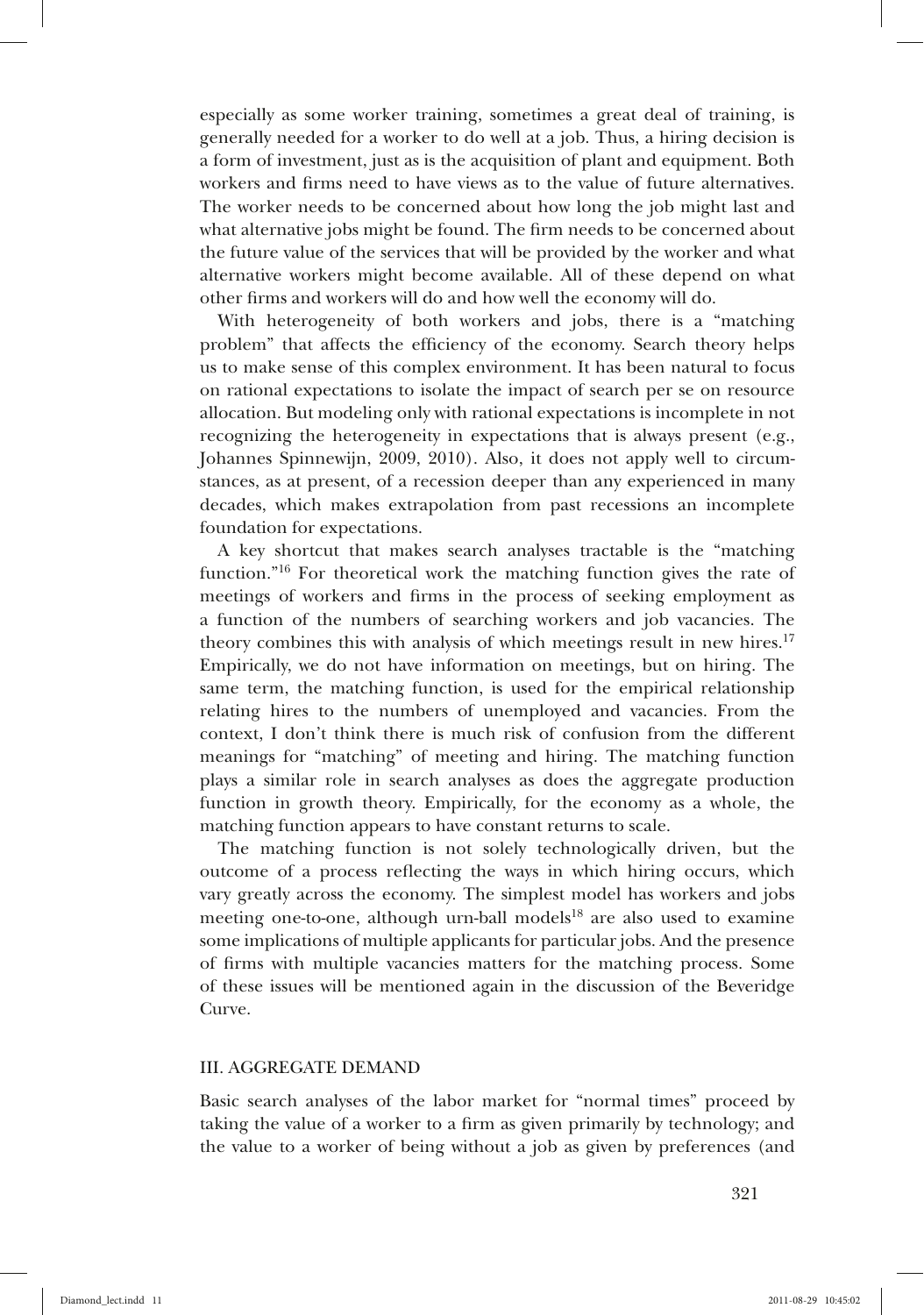unemployment insurance). This is partial equilibrium modeling, leaving out the role of the output market. As a method of capturing labor market outcomes around turning points in the business cycle, Christopher A. Pissarides (1985) and Mortensen and Pissarides (1994) have advanced the analysis by examining the dynamics of an economy when these exogenous values shift. This is an important step forward, a way of examining the labor market around turning points. However, that still leaves the critical task of endogenizing the assumed values of production and the assumed costs of lack of work. That task is particularly important for times of high unemployment.

While commonly referred to both as changes in the "value of output" and as shocks to "productivity," the broad range of changes around turning points is supportive of an aggregate demand interpretation (Blanchard and Diamond, 1989). While the term "productivity" may be useful metaphoric shorthand, we should not think that output per worker provides a reasonable measure of the value of additional output for business cycle analysis. With a Walrasian output market, productivity does measure the value of output, but with a search model of the output market, and so a limited ability to make sales, productivity is not necessarily a good measure of the value of output.

In other words, a labor market model is a partial equilibrium model, not a general equilibrium model. As such it can shed light on partial equilibrium questions and partial equilibrium aspects of general equilibrium issues, but can not, by itself, fully evaluate general equilibrium questions, such as the role of aggregate demand stimulation. There are multiple ways of combining a search model of the labor market with a model of the output market. Both positive and normative evaluations of interventions in the labor market, such as the considerable extension of unemployment benefits during the last few years, can vary critically with how the output market is modeled as well as how the labor market is modeled. Combining a frictional labor market with a Walrasian output market seems likely to miss some important links that matter for policy design for extended periods of high unemployment. Looking only at output per worker is thus an inadequate measure of the value of an additional hire. While the bulk of search analyses have focused on the labor market per se, search also has been used to see how the presence of frictions affects the aggregate economy.

Complete-market Arrow-Debreu theory has coordination of production decisions and purchase decisions by having all prices and quantities settled ahead of time. While there is considerable production after contracts are signed for delivery of the output, overwhelmingly, firms make investment and production decisions in anticipation of future sales without contact with potential future customers, suggesting a possibly significant role for search theory. 19 The Arrow-Debreu model conditions household demands on lifetime budget constraints. But current income plays a much larger role in consumption decisions at business cycle frequencies than is consistent with the market structure in the Arrow-Debreu model (Orazio P. Attanasio and Gugliermo Weber, 2010). 20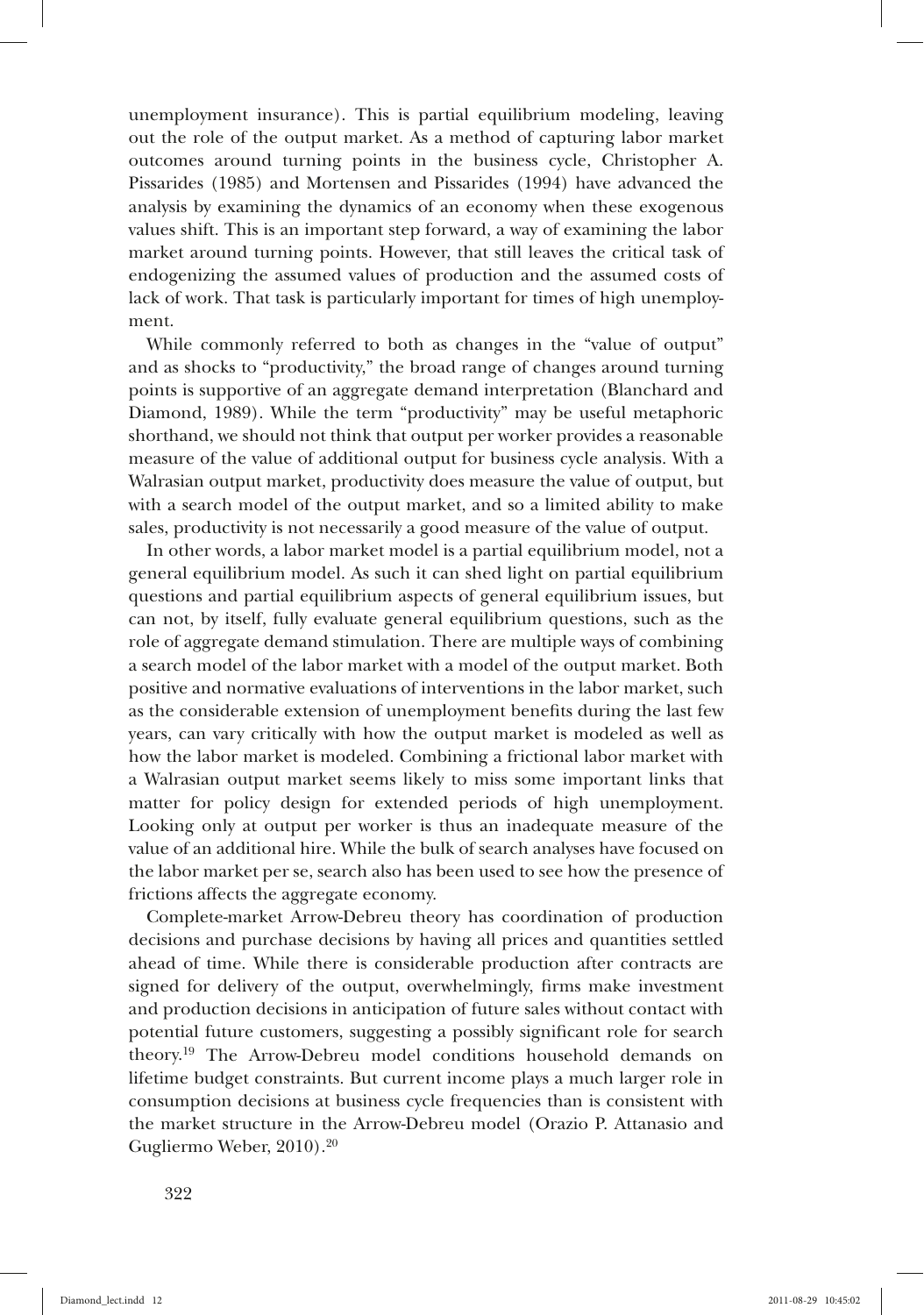Keynesian theory gives important roles to both sticky wages and contemporaneous income. Some New Keynesian analyses consider sticky prices and wages without a significant role for contemporaneous income by using infinite-horizon budget constraints for consumption demand (e. g., Blanchard and Galí, 2010). My research hunch when starting on this model was that sticky wages were only one source of macro difficulties. I thought that search frictions in the output market opened a way to capture the macro role of contemporaneous purchasing power as a complementary basis for analyzing unemployment, which would then also clarify the role of sticky wages. That is, my choices for modeling the entire economy (and not just the labor market) came from a belief in the incompleteness of some macro, Keynesian, sticky-wage analyses, which was to be demonstrated by similar properties in a model with no wage or price stickiness – with the completion of all mutually advantageous trades that the parties were aware of. The approach was not meant to remove sticky wages from the consideration of unemployment, but by considering a model without sticky wages to make the point that sticky wages were not the sole basis for macro problems. While I started working on search theory out of dissatisfaction with general equilibrium theory, I gravitated to seeing search also as a way to address my dissatisfactions with macro theory. My dissatisfaction did not relate to basic Keynesian concepts, but to the nature of modeling. I wanted to see a microfoundation that would enhance the ability to do normative analysis and to develop policy insights.

### *A. Multiple Equilibria Without Sticky Wages*

The complexity of addressing frictions in both output and labor markets makes it difficult to address both in a single model. So, my 1982b paper on the role of aggregate demand suppressed a role for the labor market by assuming only self-employment. This approach was based on a presumption that a model with a distinct labor market would have similar properties in the output market – that production contributes to demand, whether its proceeds are owned by a self-employed worker or divided between a worker and an employer. Frictions arise from lags between a production decision and a potential sale, reflecting both the time of production and the time to sell. Since time to sell was the key endogenous variable, the variable reflecting the state of aggregate demand, I left out time to produce, making that instantaneous. To capture the need to trade produced goods I assumed that individuals could not consume what they produced, but must barter output with another producer. Thus production provides purchasing power. As a barter model without credit, this overplays the importance of contemporaneous purchasing power in order to clarify its role. 21 Since all producers with something to sell were assumed to be in the same setting, all trade would be one-for-one and no potentially mutually advantageous trade would be passed  $up.^{22}$ 

Assuming that trade is quicker with more potential trading partners, higher total production (implying more people with purchasing power) shortens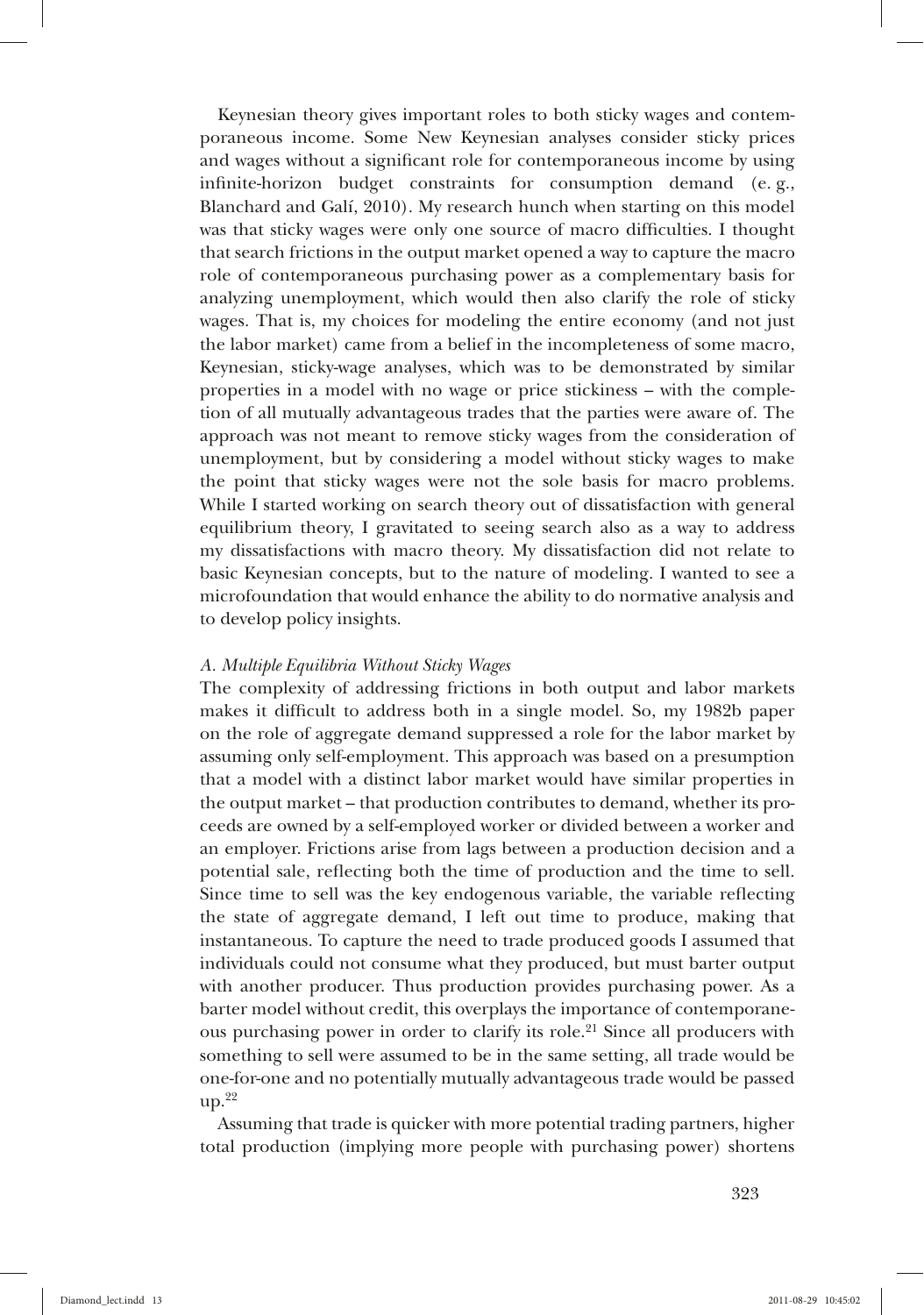expected sale time and there is an external economy with positive feedback. That is, when others are producing little, the ability to sell is low, and so the incentive to produce is low. When others are producing much, the incentive to produce is high. The goal was to capture an effect of the availability of more purchasing power on equilibrium, not particularly the frictions in an actual shopping process. That is, search modeling would capture the impact of the difficulty of selling when aggregate incomes were low.

This externality implies that the equilibrium level of production is inefficiently low. The positive feedback opens up the possibility of multiple equilibria. And with multiple equilibria, the economy can trace out what would resemble a business cycle (Diamond and Fudenberg, 1989) and there is a role for government policy to affect aggregate demand. Key to the multiple equilibria result is an assumption of increasing returns in the combination of production and sales, not particularly in the labor market. Thus, it is not appropriate to reject the importance of multiple equilibria based solely on the typical finding of constant returns of the aggregate matching function in the labor market, since that ignores the output market. It is hard to think of what would be a comparable directly informative empirical analysis of returns to scale of the full production and sales process. One place to look would be the gap version of Okun's law, which has historically seen measured productivity rising as the gap closes. That is, when aggregate demand increases at a time of high unemployment, the percentage increase in output exceeds that in employment, a form of increasing returns.

Government policies, like unemployment insurance, affect the workings of the labor market in normal economic times and in times of high unemployment. 23 The distinction matters because the ratio of vacancies to unemployment, v/u, is different at different times and because of the role of insurance in supporting aggregate demand at times of high unemployment. While policies can be modified for times of high unemployment, automatically or by new legislation, it is still useful to consider diverse circumstances when setting general policies – their effects will come into play more quickly than triggered changes or legislated ones. That is, modeling policies that apply to a range of diverse states of nature should be able to improve some policy analysis.

Of course a model with multiple equilibria is an incomplete model. Whatever determines which equilibrium occurs is simply outside what is being modeled. In the model, coordinated expectations select the equilibrium, and poor outcomes have been dubbed a "coordination failure." Actual expectations don't get fully coordinated, but the distribution of expectations, proxied perhaps by the degree of confidence about the future of the economy, is critical for the economy and fits with the insights of this modeling. Confidence about the future is primarily confidence about the behavior of others and so reflects coordination issues.

A model with multiple equilibria can be used as a starting place in different ways, depending on how the missing elements are filled in. One approach is through sunspot equilibria, with the economy coordinating on different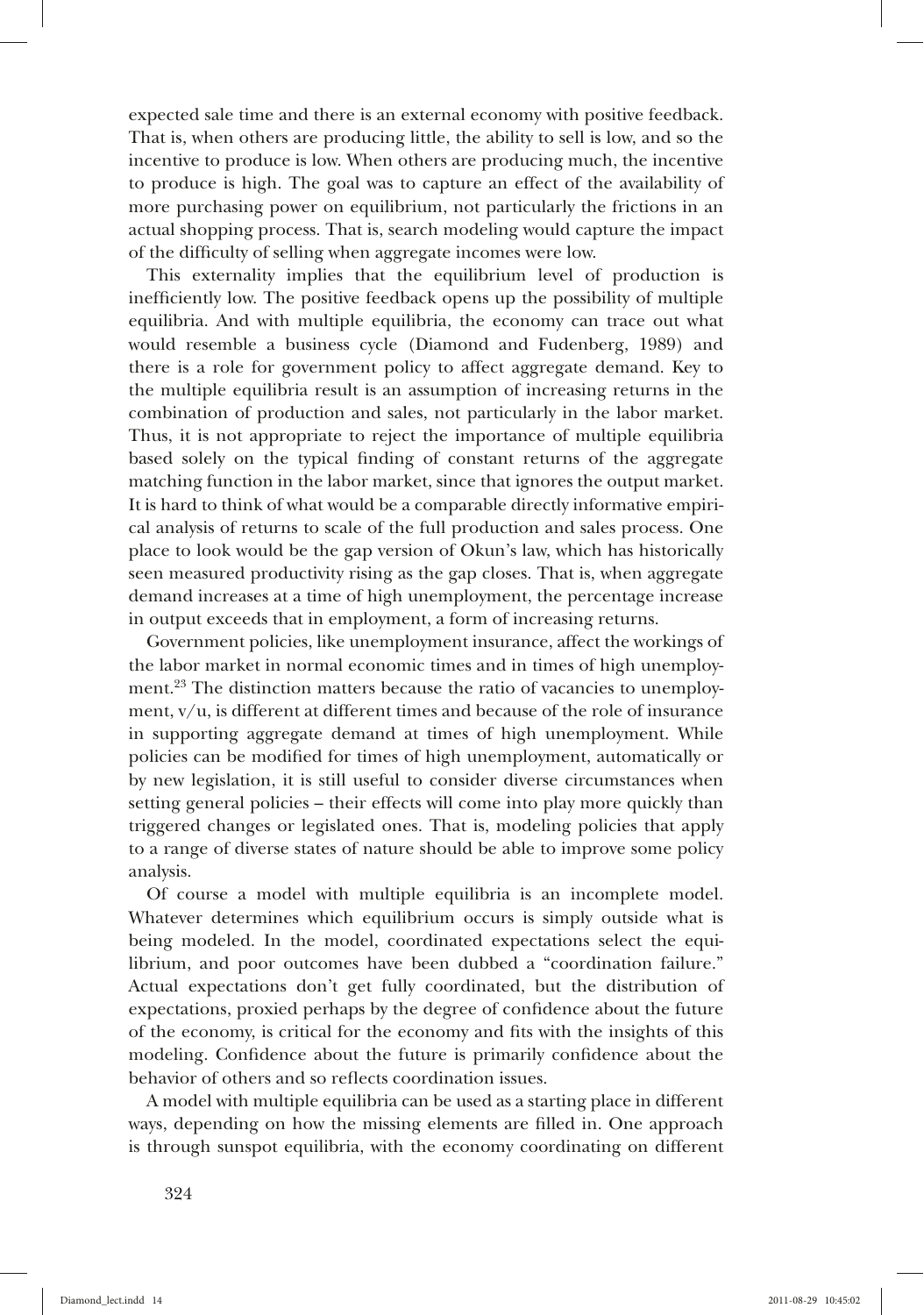equilibrium structures for no real reason. While useful for understanding the potentials in a model, this does not seem to me a sound way to think about addressing the incompleteness inherent in multiple equilibria. Rather, I see two potentially useful approaches. One is to incorporate an empirically based evolution of the distribution of expectations. Another is to recognize potentially large responses to shocks by considering alternative rational expectations equilibria, rather than modeling the development of expectations as the economic environment (slowly) changes. While history is a prime ingredient in considering how the economy will go forward from a given position, it is not the case that we can draw on sufficient data to view parameters (or outcomes) of the economy as following a stochastic process that can be reasonably well estimated. Hence the basic insufficiency, by themselves, of rational expectations analyses. Each circumstance is somewhat different in detail from similar episodes in the past, and some, like the current circumstances, considerably so. 24

#### *B. Sticky Wages*

As noted above, my 1982b paper expressly omitted any role for sticky prices or wages to isolate a role for search frictions in the output market. Yet wages on most jobs are sticky – they are adjusted infrequently and so do not respond quickly to changing demand and supply conditions. 25 Little use is made of wages that are conditional on aggregate data, with the exception of inflation indexing in economies with a history of high inflation. And I find Truman Bewley (1999) convincing that layoffs are often used rather than wage renegotiations or reductions in hours – such layoffs are consistent with a spike in layoffs early in a recession. With my continuing belief in the importance of sticky wages, I turn to that subject.

Starting from the standard demand-supply, price-clears-the-market framework, a natural step for considering unemployment is to have a wage that does not clear the market, one that does not adjust adequately and so can be too high, a sticky wage. This results in workers who are willing to start employment at the going wage, but unable to do so. Much literature has been devoted to analyzing market models where prices and/or wages do not adjust at a rate sufficient to continuously clear markets. In addition, there has been considerable attention to issues that arise in making efficient use of current employees and how that affects both layoffs and compensation for new hires. Efficiency-wage and insider-outsider models recognize the important link between intensive and extensive margins for employment – between making efficient use of the current labor force and changing the number of employees.

Consideration of wages in a search setting is more complicated than the simplest demand-supply approach, reflecting two issues – first, that hiring is the start of a multi-period relationship and second, that an explicitly modeled search-matching-bargaining process influences wages. The standard basic model assumes that a decision to begin an employment relationship is based on an (implicit?) agreement for the indefinite future. It assumes that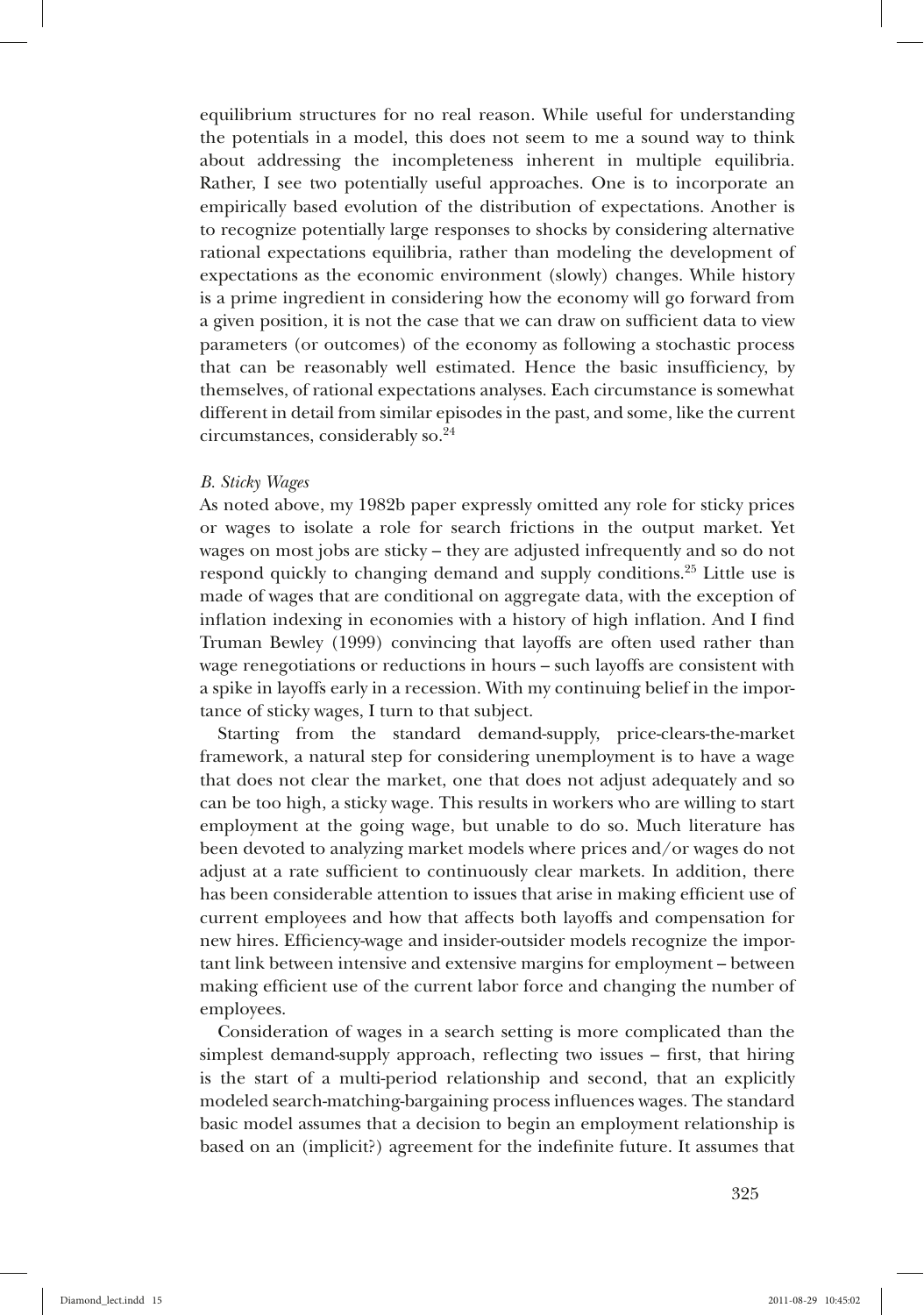subjective probabilities are the same for worker and firm and that there is no asymmetric information during the ongoing relationship – both sides anticipate the same (stochastic) future and both sides recognize the same reality as it occurs. It assumes that all later decisions are consistent with this shared expectation – there are no individual actions that violate the common expectations and there are no surprises, such as a state of nature that was not anticipated or not covered in the initial agreement because of limits in the complexity of changes that are incorporated and the extent of renegotiation.

Since both sides are risk neutral and have the same discount rate, the actual trajectory of the flow of compensation is not determined, as long the expected present discounted value is at the right level. The level of the expected present discounted value of compensation satisfies the Nash bargaining solution with threat points of not completing the match (returning to the states of unemployed and vacant), and with some assumed parameter for relative shares in the Nash bargaining division of the surplus from starting production. This condition is how the search-matching-bargaining process influences wages. Wage determination affects the value of creating a new vacancy, which equals zero with free entry and identical potential new vacancies (a horizontal supply). Of the many conditional wage paths that are consistent with the Nash bargaining rule, it is common to analyze the one that is equivalent to continuously renegotiated wages (satisfying the Nash bargaining condition with the same structure) and a specified stochastic process for the value of output and so the timing of the related ending of the employment relation. There are assumed to be no feedback effects on the economy from the decision to start employment or from the timing of the payment of wages.

The standard model has the simplification that each firm has at most a single vacancy, so there is no tension between the intensive and extensive margins and no distinction between average and marginal products of a worker. The efficiency assumed in the expectation about future employment includes only actions that are jointly optimal – no quits or layoffs that are not an improvement for the two parties together (a concern examined in Mortensen, 1978). This latter condition is where sticky wages, in the traditional sense, is ruled out as part of the basic model.

Given this structure, if one picks a data set for the value of output (and other key variables) one can compare the ratio of vacancies to unemployment  $(v/u)$  in a calibrated model with historic data. This is what Robert Shimer (2005) does. His conclusion that the model shows too little variation in  $v/u$  set off a flurry of activity. Responses include reexamining the calibrations (Marcus Hagedorn and Iourii Manovskii, 2008, Mortensen and Éva Nagypál, 2007 and the papers cited there), exploring alternative bargaining solutions with an eye on having a less variable wage (Hall, 2005, Hall and Paul R. Milgrom, 2008, Shimer, 2004) and staggered renegotiation with the current wage applying to new hires as well as the current labor force (Mortensen and Nagypál, 2007, Mark Gertler and Antonella Trigari, 2009). Without getting into the details of this lively literature, I want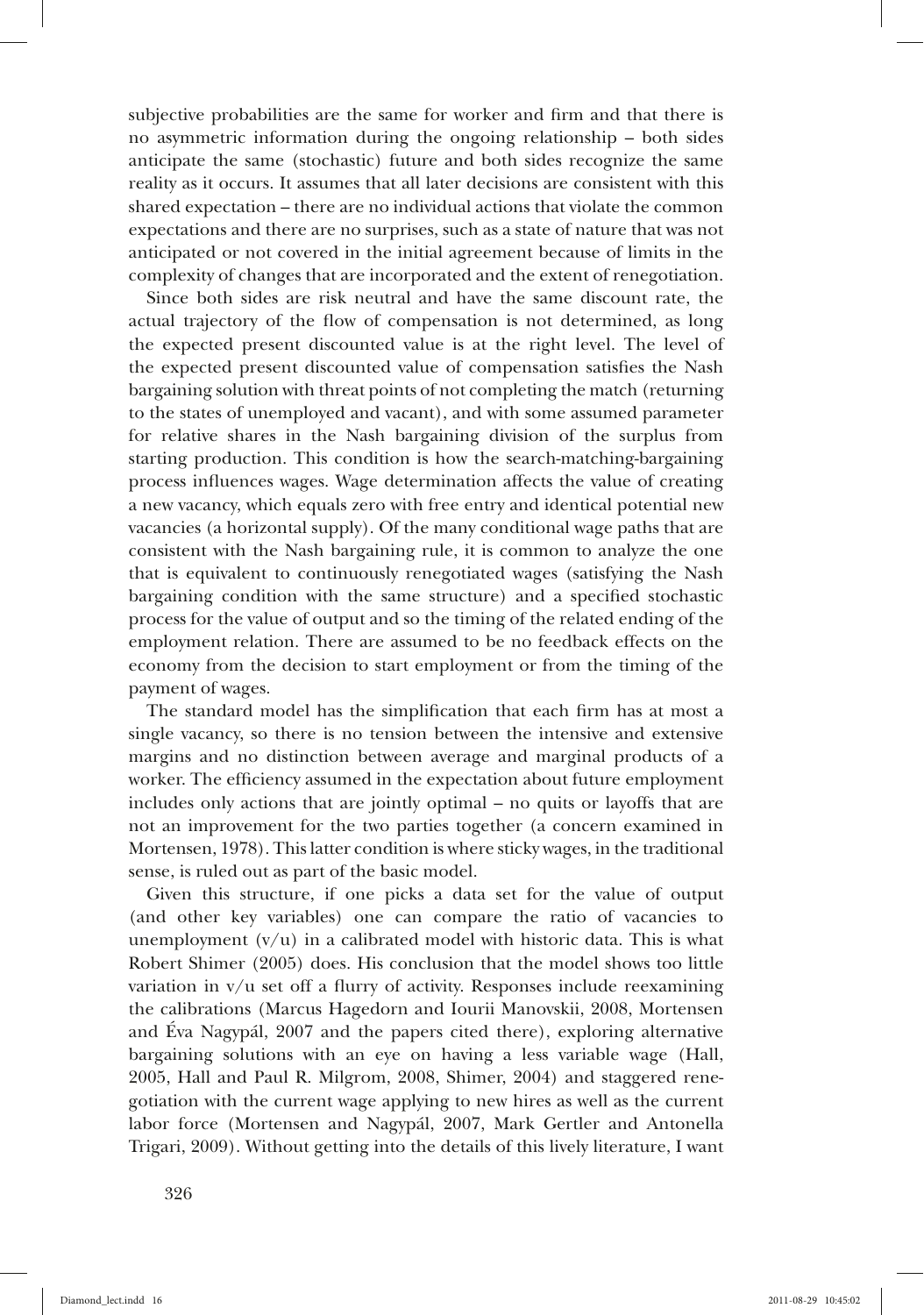to make a few methodological points about thinking through the lens of these models.

Shimer's calibration uses output per worker for the marginal value of output. With a Walrasian output market and one-worker firms, this approach makes sense. Recognizing larger firms calls for distinguishing between average and marginal products. A change to a monopolistic competitive output market would give similar dynamics if there were no systematic pattern to the elasticity of demand over the business cycle, but not otherwise. However, with a different approach to modeling both the ability to sell and the price in the event of a sale, the marginal value of output could be quite different. As an extreme alternative, consider my 1971 model of a retail market described above. If the shock is to the number of customers shopping, but not the demand curve of those who do shop, then an integrated producerretailer will not change the retail price, and with no change in the technology being used, will want to produce less, and will still have the same measured productivity. While the value to the employer of the marginal unit produced would not change, there would be layoffs of extra-marginal workers for whom the value of output is zero if there are no storage possibilities. While this model is extreme, I think it is not adequate to use productivity as a measure of the marginal value of output. Shimer's analysis rejects the match to the data of the calibration using the combination of assumptions employed; the follow-up literature has explored which one or ones are suspect.

Search frictions in the standard model imply that there is a surplus to be divided. Thus, Shimer (2004, 2005) and Hall (2005) note that a deviation from Nash bargaining could select a different level of compensation that is within the range where both prospective employer and prospective employee are willing to make a match. Such a different bargaining solution would imply that no pairwise efficient match was passed up (or existing efficient match terminated), a condition Shimer and Hall want to meet. Such a changed wage rule could result in a wage that is less sensitive to productivity than the Nash solution, and so would be one way to make the calibration fit the data better. The lower sensitivity to productivity changes than the Nash solution has been taken as a definition of a sticky wage. By affecting the compensation of new hires as well as current employees, an altered wage bargaining rule can affect the value of creating a vacancy, even though it does not directly affect the willingness of a given match to result in a new hire.

In the discussion of alternative bargaining rules, there appears to be wide acceptance of the Barro (1977) stricture that a model should not have "an inefficiency that intelligent actors could easily avoid," should not be "invoking unexplained inefficiencies in economic arrangements." (Hall 2005, p. 51, 56.) The Barro view is similar to the view expressed in Hahn (1973), "that it is a mistake to import unexplained second-best constraints into a model which leaves no room for their justification."

I disagree with these views because they ignore the incompleteness of models and the role of simplification for tractability. 26 For simplicity, many search models have one-employee firms to simplify the analysis. Yet employ-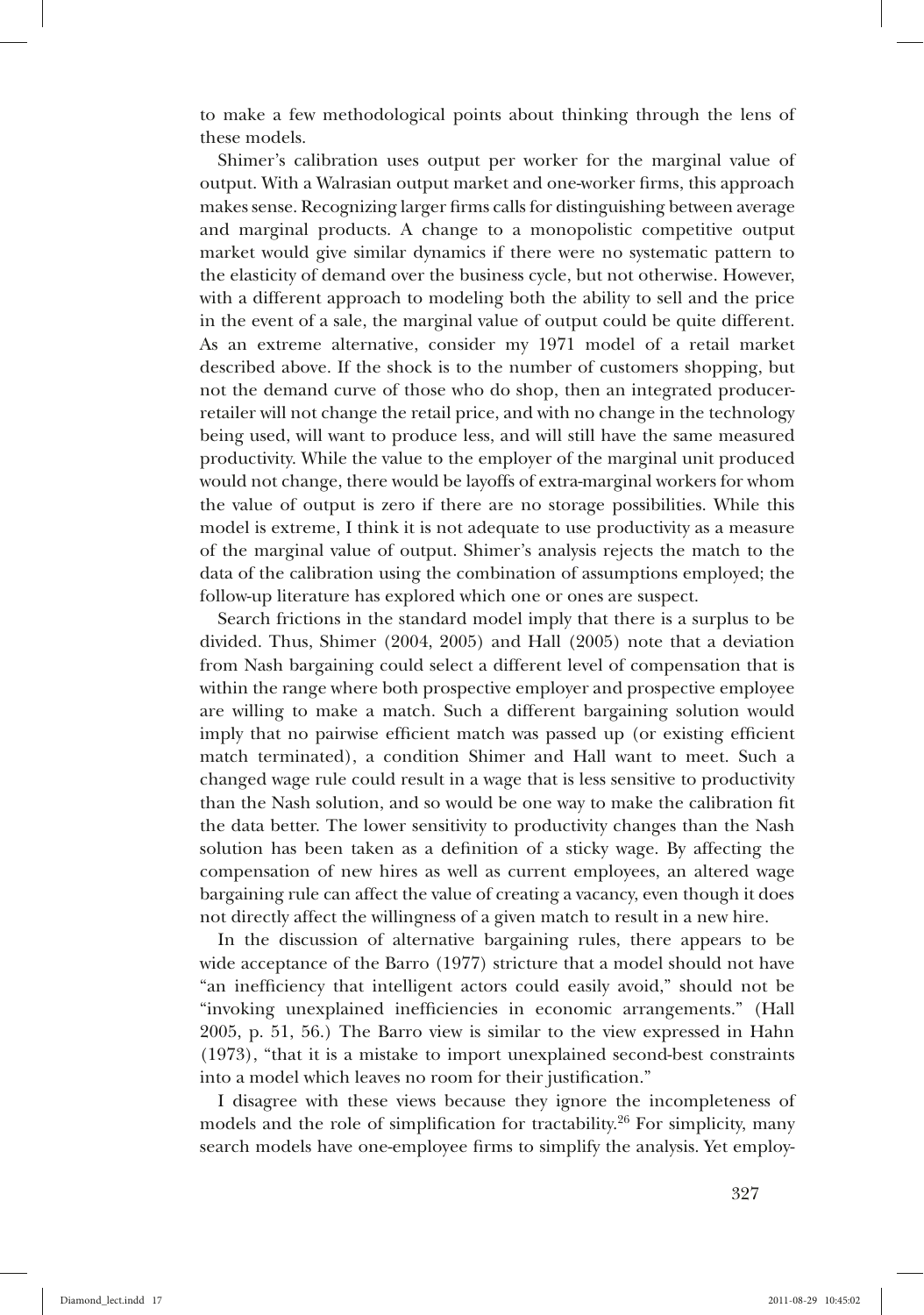ment is overwhelmingly in firms with two or more employees. Are we going to learn more from one-employee modeling by invoking considerations that seem plausible in a literal one-employee environment or from involving considerations that seem plausible in many-employee firms and applying them to the one-employee environment? It seems to me that the latter is more likely to yield useful insights. And the alternative of requiring analysis with many-employee firms will yield some new insights, but may not yield additional insights for some questions in return for the extra complexity (e.g., tracking the distribution of firm sizes), indeed may make it harder to find some types of insights. Using plausible constraints seems to me to be in the spirit of the Marshall quote in the introduction. Model simplification is done as part of "breaking up a complex question, studying one bit at a time, and at last combining … partial solutions." It seems to me this works best when the "exact and firm handling of a narrow issue" is done in a way that fits with the image of the "complex question" being addressed.

In many-employee firms, relations among employees are generally critical for productivity. And uniform compensation for similar workers in similar jobs is standard practice (and underlies the approach of Gertler and Trigari). Introducing a two-tier wage structure happens, but is not common and is a big deal for a firm. Thus there may not be a wage that is within the bargaining range for the full set of existing employees without some layoffs. And if there is one, it may be too high for the firm when considering new hires. If paying new workers less than current ones is not overall efficient, then a wage restriction that blocks a pairwise efficient hiring may not be "one that intelligent actors can easily avoid." So, if you think that consistency of treatment of all workers is a real constraint in many-worker firms, then it seems right to import some implications of such a constraint while using the simplification of one-employee firms. 27 I think that model tractability sometimes makes it appropriate to assume rather than derive plausible conditions when one thinks the two approaches would lead to the same central conclusion, even though, of course, some other conclusions would not carry over.

As in the retail market discussion above, consistency of treatment is a link between the intensive and extensive margins. Obtaining the right hours and effort from existing workers and attracting additional workers are separate concerns of an employer, both being typically addressed by the same wage policy. 28 It seems likely that as with optimal tax theory, recognition of the separate roles of intensive and extensive margins would change implications compared to a model that recognizes only one of them. 29 I am not sure that these considerations, simple contracts and infrequent renegotiation, matter a great deal for search modeling of "normal" times, but I suspect they matter greatly for analysis of both output and labor markets in times of high unemployment. 30

The literature responding to Shimer explores the implications for cyclic sensitivity in alternatives to the Nash bargaining solution with threat points calculated from not having a match. Hall and Milgrom (2008) draw on Ken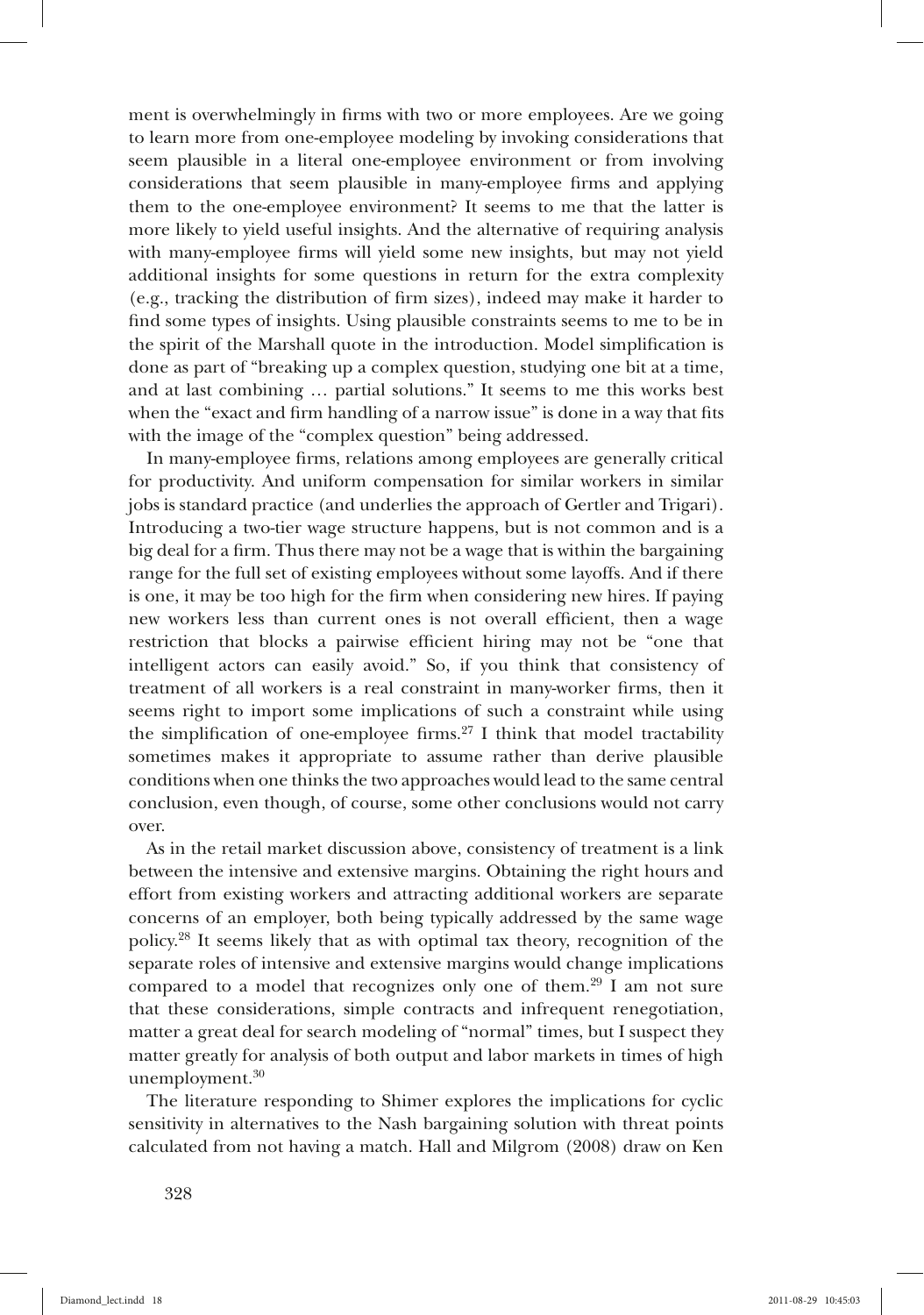Binmore, Ariel Rubenstein and Asher Wolinsky (1986), which considers bargaining with threat points based on delay in the start of employment rather than giving up the match. Hall and Milgrom argue that this is more appropriate for continuing an existing match and show that this improves the Shimer calibration. For this to work for vacancy creation as well as layoffs, the rule needs to apply to new hires as well. Note that this preserves the basic assumption that firms and workers negotiate with one person at a time. However, at some times, some workers have multiple offers, setting off a competition, perhaps captured by the Bertrand solution (James Albrecht, Pieter A. Gautier, Susan Vroman, 2006). The large role of currently employed workers in filling vacancies makes this issue of prime importance (Nagypál, 2008, Fabien Postel-Vinay and Jean-Marc Robin, 2002). And some times, some firms have multiple qualified applicants as well.<sup>31</sup> The mix of firms with multiple applicants (and so a lower wage) and workers with multiple offers (and so a higher wage) varies over the cycle. And sometimes wages are posted on a take-it-or-leave-it basis with no bargaining available, or no bargaining attempted, as shown in the survey in Hall and Alan Krueger, (2010). Bargaining circumstances vary across firms and workers so that there is not a single bargaining rule that can be viewed as dominating the landscape of circumstances – treating all bargaining by a single rule does not do justice to the diversity in the economy. This suggests the need to rely on multiple models and not give excessive weight to one particular calibration when thinking about the economy. 32

As noted above, a lower sensitivity to productivity changes than the Nash solution has been taken as a definition of a sticky wage. This is a change in definition from wages that do interfere with the efficiency of hiring and layoffs to wages that are less sensitive to productivity than the usual Nash bargain. Using the same term for two different concepts seems inappropriate and should not result in losing sight of the importance of layoffs and limited hiring because of intensive-extensive margin concerns. The impact of alternative wage bargaining rules on the value of vacancies is important, whether called a sticky wage or not, and well worth exploring. One thrust of the discussion above, is that reaching a conclusion on the cyclicality of wages for new hires is not readily done by competing calibrated models of the entire economy, since there are too many plausible candidates for different pieces of the model. That is, actual bargaining circumstances are diverse. Models containing just one of the set of different bargaining outcomes that exist can be jointly informative, but settling on just one for answering empirical questions seems unsatisfactory. Thus it is natural to try to get data shedding light directly on the reservation wages of marginal vacancies, which is the key variable to compare with either reservation wages (for new hires) or actual wages (for layoffs).

Possible sources of transaction information that might shed light on firm reservation wages are the wages of people actually hired, drawn from employer data or drawn from worker data. The problem is that there is a serious selection issue. Comparing the wages of movers and stayers from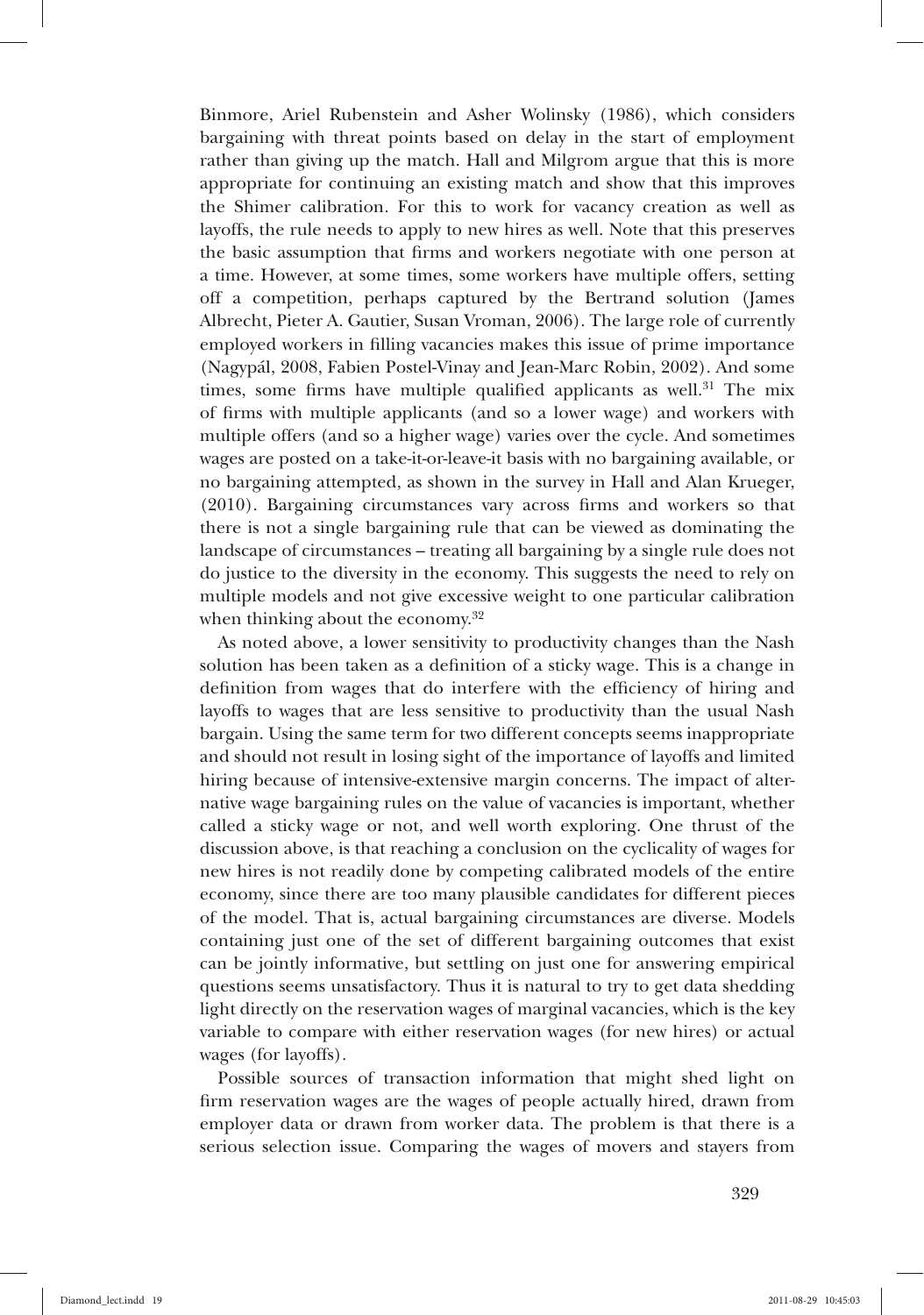worker data suffers from this particularly, since the mix of quits and layoffs varies so much over the business cycle. Since we expect quitters often move to higher wages and we expect layoffs to often be followed by a drop in wages, merely comparing average wage change numbers of movers and stayers does not seem informative, plausibly being overwhelmed by the selection issue even if made conditional on some aspects of the workers. 33 That is, not all hires are to marginal vacancies, once we recognize heterogeneity in productivity, as is in more complex models. Quits directly to new employment are likely to be to non-marginal vacancies, and those will sometimes be created by other quits.

Looking at the wages of new hires from firm data seems potentially more promising, and might allow a more forward looking calculation than just the current wage. One would want to compare the compensation of new hires at different times for the central issue – contrasting new hires and current employees could shed light on other issues. I note that there is a literature looking at data from the firm side (Marianna Kudlyak, 2010). Particularly interesting in the literature discussed there is the link of later pay to unemployment when hired.

My retail market analyses, in 1971 and later, assumed prices on a takeit-or-leave-it basis, knowledge of the distribution of prices but no prior knowledge of which price was at which supplier. A central finding was that prices exceeded what would be efficient. My labor market analyses preserved random search but assumed bargaining. They focused on the efficiency of the search process per se, and not the efficiency of the wages that resulted. There is a literature on directed search in the labor market, which is focused on wage determination (Espen Moen, 1997). Some of the directed search literature, like the earlier Robert E. Lucas and Edward C. Prescott (1974) modeling with separate labor markets, assumes perfect knowledge about the different places to search, although the outcomes after having made such a choice remain stochastic. Simplification is critical for insightful modeling. But I think it is also important not to lose sight of the multiple elements that people need to use time and resources to learn and the multiple ways in which people do get some information, sometimes costlessly.

Analyses of sticky wages naturally consider the intensive–extensive margin in employment and the nature of an ongoing employment relationship. That such an approach is incomplete is suggested by the market for houses. The business cycle shows up in the market for houses in variation in the length of time from putting houses on the market to completing sales. Thought of as sticky prices in the house market, this does not involve an ongoing relationship nor a similar intensive–extensive margin.

#### IV. BEVERIDGE CURVE

The Beveridge Curve shows the pattern of vacancies and unemployment over time. In economically good times we expect lots of vacancies and low unemployment, with bad times showing fewer vacancies and more unemploy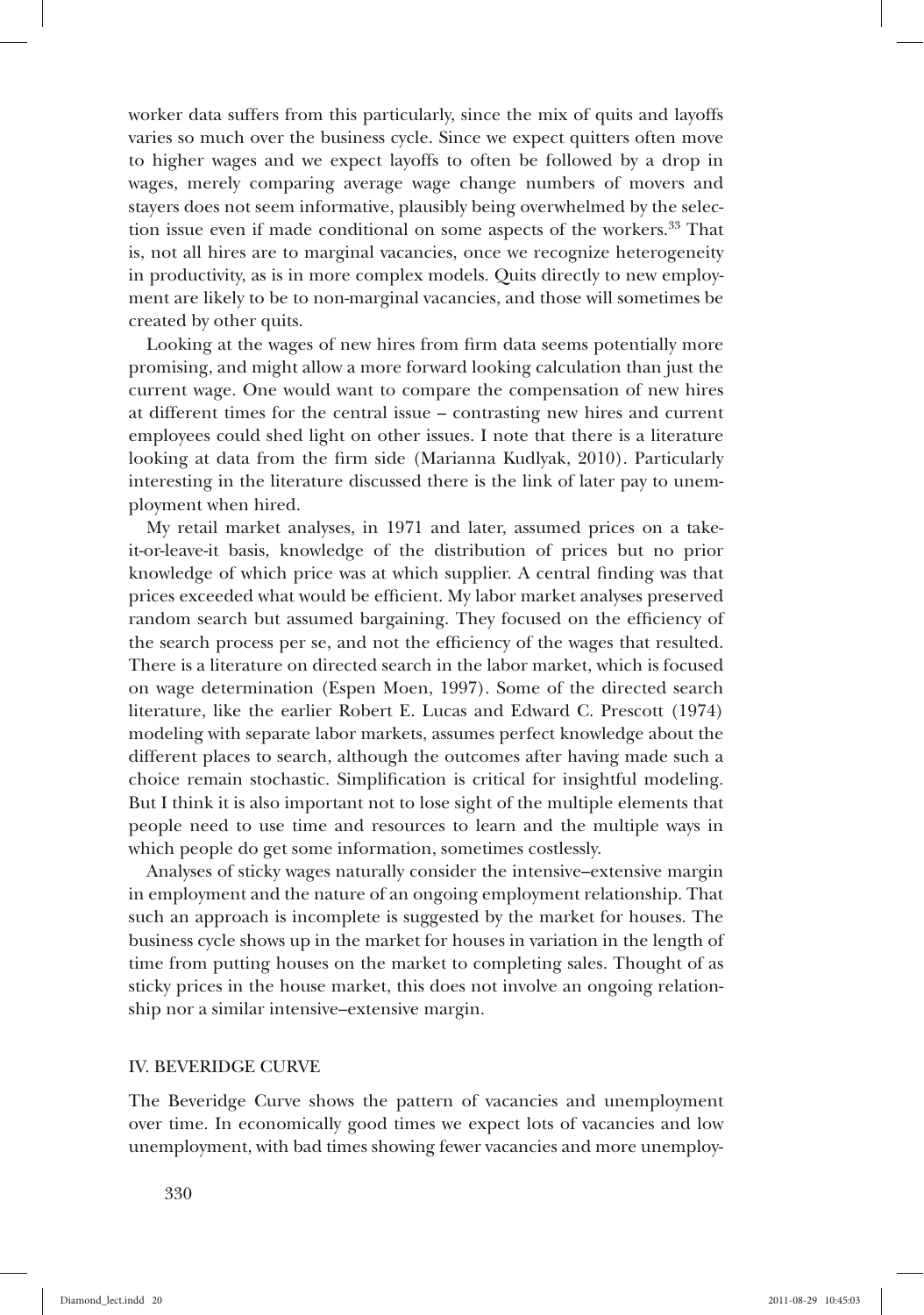ment. In the course of a business cycle, a movement from good times to bad and back again, we expect to see a loop around a curve, as shows up in a differential equation setting of a basic search model. 34



*Figure 4.* Beveridge Curve, United States, December 2000–August 2010. Source: Robert Shimer, personal correspondence.

Figure 4 shows the empirical Beveridge curve for the US for the decade up to August 2010, with the open circles, connected by lines, for 2008–2010. Until the last 12 months in the figure, you can see the expected pattern of a recession, as vacancies shrink and unemployment rises, moving southeast roughly along a curve. Since then, we have had a rise in vacancies without a fall in unemployment. 35 With rising vacancies and stable high unemployment, we are hearing claims that the US has just had a leap in structural unemployment – that the economy may have a long-term higher level of unemployment as the "new normal." This inference is taken to imply that we should not be so concerned with stimulating aggregate demand through monetary and fiscal policies. For example, here is an August 17, 2010 statement by Narayana Kocherlakota, President of the Minneapolis Federal Reserve Bank.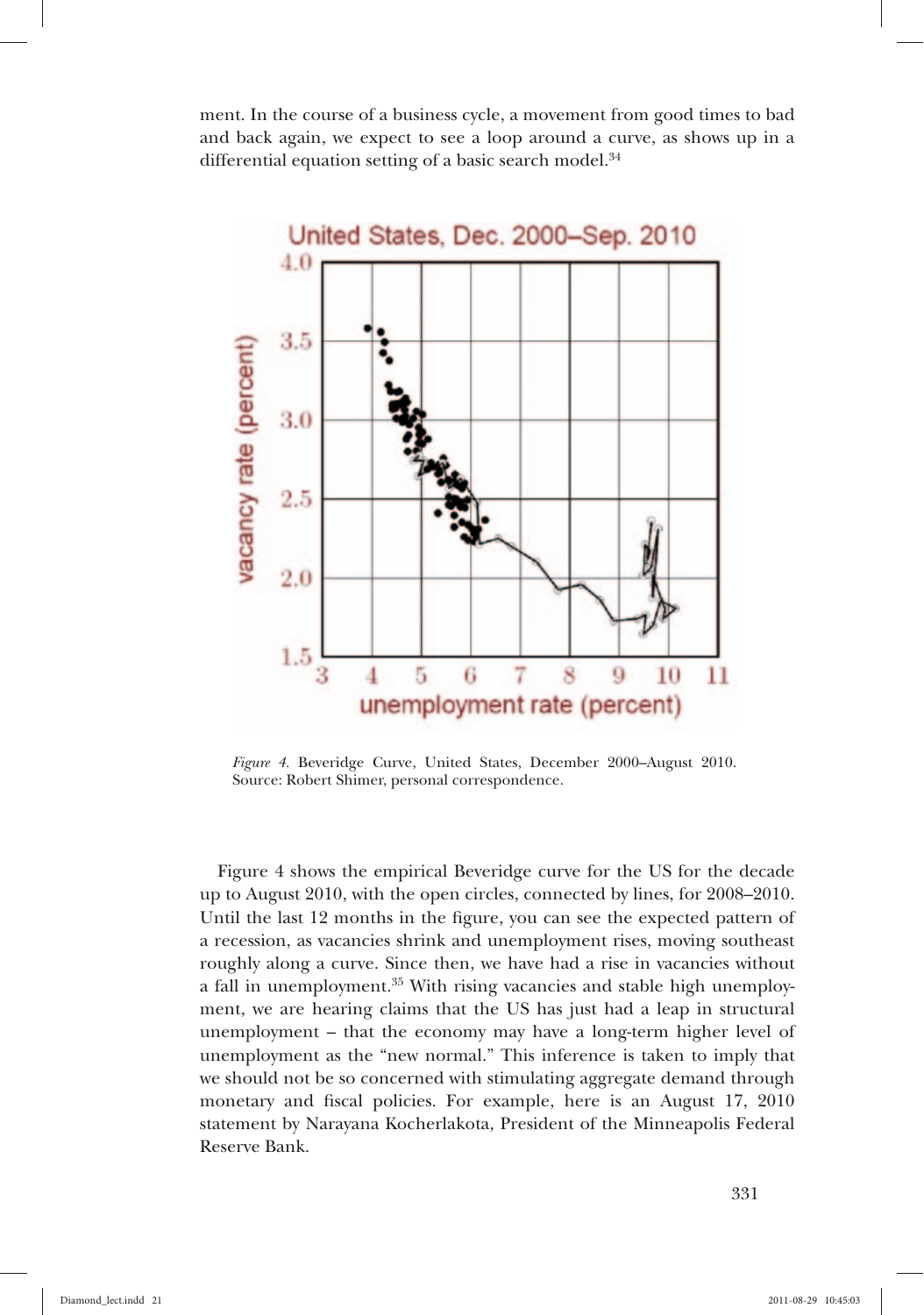What does this change in the relationship between job openings and unemployment connote? In a word, mismatch. Firms have jobs, but can't find appropriate workers. The workers want to work, but can't find appropriate jobs. There are many possible sources of mismatch – geography, skills, demography – and they are probably all at work. Whatever the source, though, it is hard to see how the Fed can do much to cure this problem. Monetary stimulus has provided conditions so that manufacturing plants want to hire new workers. But the Fed does not have a means to transform construction workers into manufacturing workers.

This statement has set off a flurry of reactions, to which I will add.

There is no surprise that we are hearing claims of higher structural unemployment – such statements appear when unemployment is high. A similar debate unfolded as I was a new student of economics. And in 1964, Bob Solow devoted his Wicksell Lectures to rebutting claims that the high unemployment in the late '50s and early '60s was structural rather than a result of inadequate aggregate demand. Indeed there is a long history of claims that the latest technological or structural developments make for a new long-term high level of unemployment, but these have repeatedly been proven wrong (Gregoryg R. Woirol, 1996). 36



*Figure 5*. Vacancy Yield, measured as  $H(t)/V(t-1)$  January 2001–September 2010. Source: Davis, Faberman, and Haltiwanger, work in progress.

It is likely to be more informative to think about the state of the labor market by focusing on the matching function, relating hires to unemployment and vacancies, rather than the Beveridge curve, which only considers the latter two. The natural interpretation is that the Beveridge curve movements would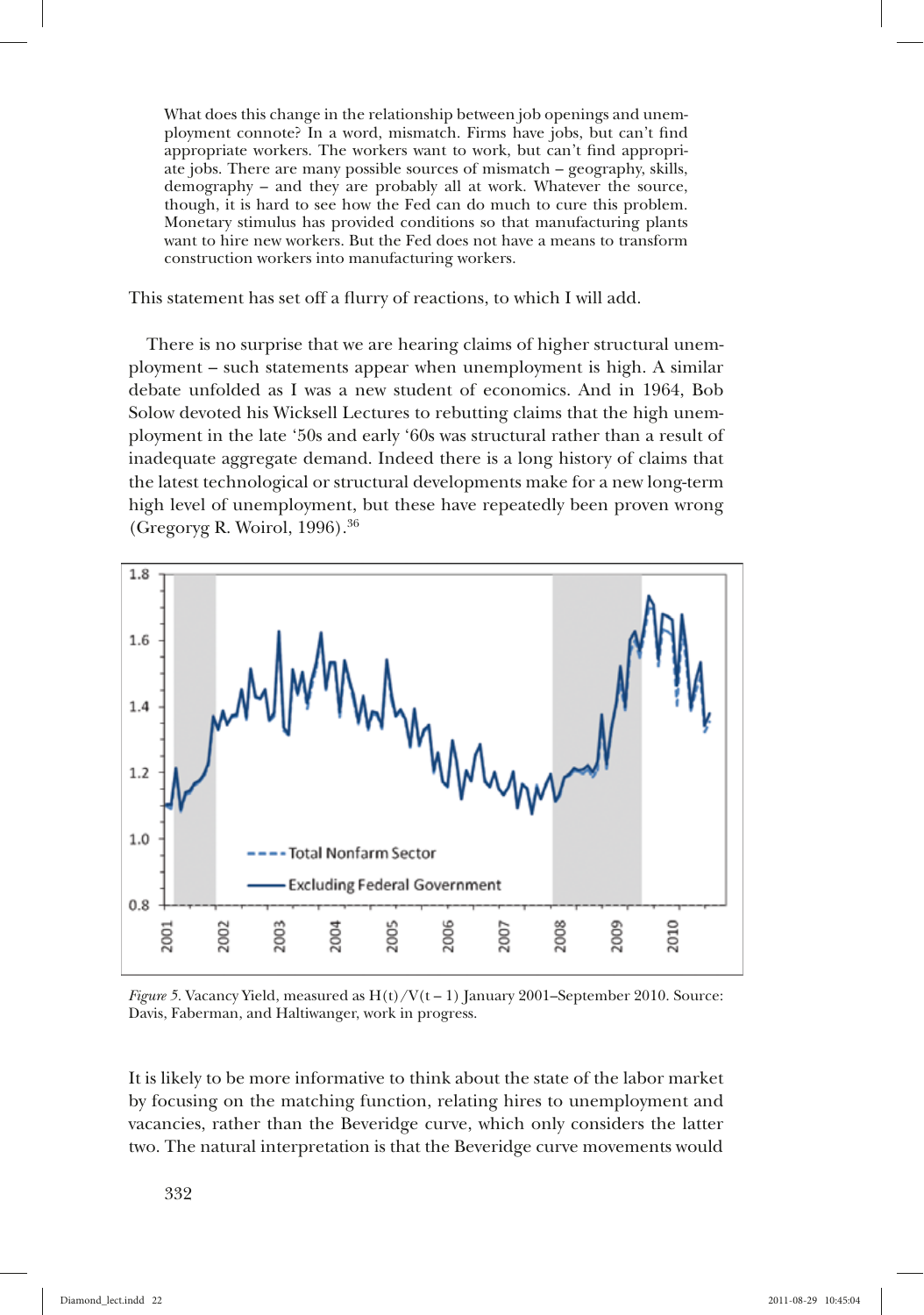appear as a decrease in the efficiency of matching workers and jobs. Figure 5 shows the ratio of hires to vacancies over the last decade. Consistent with the picture from the Beveridge curve, over the last year we have had a drop in the rate of hiring relative to vacancies even though unemployment has stayed steady – a drop in the level of the matching function.

Note Kocherlakota's statement that "Firms have jobs, but can't find appropriate workers. The workers want to work, but can't find appropriate jobs." This is a static view of the labor market that does not make sense when thinking of the millions of hires that happen each month. While many workers, far too many workers, remain unemployed for a long time, many workers are finding jobs and many vacancies are being filled. Figure 1 shows that over the last two decades, on average, 37 percent of unemployed found employment each month. That percentage has dropped, but is still roughly 20 percent. Moreover, the large increase in the number of unemployed roughly offsets the fall in the exit rate, leaving monthly hires at a similar level to before – for the 12 months from November 2009 to October 2010, 5.7 million workers found a job per month, not hugely different from the 6 million average over the last 20 years. So we still have to think about large flows into and out of employment.

The matching function is not a technologically given structural relationship. Rather it is a reflection at the aggregate level of a complex and varied pattern of hiring at the level of individual employers and workers. Thus it is useful to examine some of the details at a less aggregative level to see how the current slump might be affecting the aggregate relationship – empirically we are outside the range of values of the ratio of vacancies to unemployment that were used in most estimates of the matching function. That is, a key question for interpreting the data in this recession and recovery compared to earlier ones is how the pattern of hires, unemployment and vacancies is different in recessions of different sizes and also different because of specific events, such as the large and continuing issues in both banking and housing markets.



*Figure 6.* Unemployed Persons by Duration of Unemployment, Percent Distribution (Not Seasonally Adjusted) Source: Bureau of Labor Statistics, Economic News Release, November 5, 2010, Table A-12.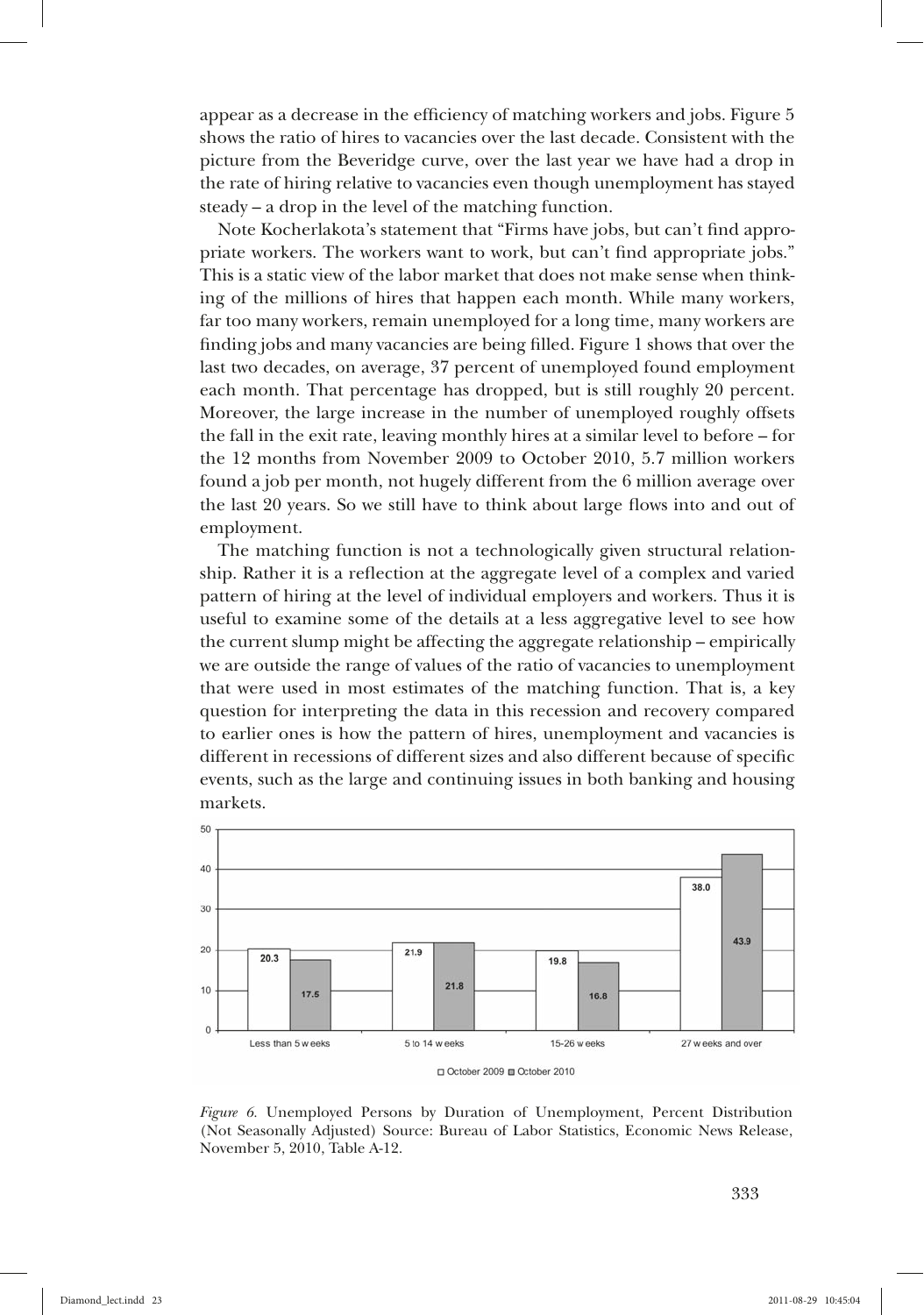The severity of the current recession in both depth and length has resulted in a great deal of long-term unemployment. Figure 6 shows the distributions of unemployment durations as of October 2010 and a year earlier, October 2009, before the Beveridge curve started moving vertically. The low vacancies we experienced raised long-term unemployment. In addition, we have had extended unemployment benefits. Such benefits somewhat reduce job search efforts and also discourage movement out of the labor force. Any lowering of the job search effort of the long-term unemployed is not likely to have much effect on aggregate unemployment, as there are many other workers who are seeking jobs and relatively few vacancies. And a reduction in the flow of unemployed out of the labor force increases measured unemployment, while having little effect on hiring, both because of the large numbers of remaining unemployed and because those outside the labor force take jobs as well. Reducing the flow of unemployed out of the labor force shifts the Beveridge curve up and the measured matching function down as hires divided by the number of unemployed is lower because the denominator is higher. <sup>37</sup>

Long-term unemployment is very hard on the workers experiencing it and on their families. Moreover, over time, extended durations of unemployment affect behavior – the long-term unemployed are less good at maintaining their connection to employment and so we may have a slower-responding labor force after the economy grows significantly, which may be relevant for inflation concerns once we are nearing full employment, but not now. The deleterious effects of long-term unemployment are a reason to be particularly concerned about how long the economy does badly. Historically, recovery is slow after financial crises. The impact of a slow recovery on the long-term unemployed emphasizes the importance of stimulating aggregate demand enough to speed up recovery. And it emphasizes the importance of experimenting with programs to help the long-term unemployed find and hold jobs.

Just as measured unemployment does not fully reflect the availability of workers to be hired, so too the measured level of vacancies does not fully reflect the availability of jobs. Some hiring is done by firms that do not have measured vacancies, with some of these happening at firms that hire without posted vacancies, and some at firms that fill posted vacancies too quickly to be picked up in the data. John Haltiwanger provided me an estimate that about 40 percent of hires in the raw data are associated with establishments that begin the month with zero vacancies; with an estimated two-thirds due to the timing issue and the rest due to hiring without posting. Thus, measurement of the aggregate matching function may well vary with shifts in the makeup of hiring.

On a cross-section basis, the speed of hiring varies widely in systematic ways (Davis, Faberman and Haltiwanger, 2010). There are large differences across industries, with construction having a very high ratio of hires to vacancies, compared to industries like education and health. While generally cyclically sensitive, construction has been particularly hard hit this recession, which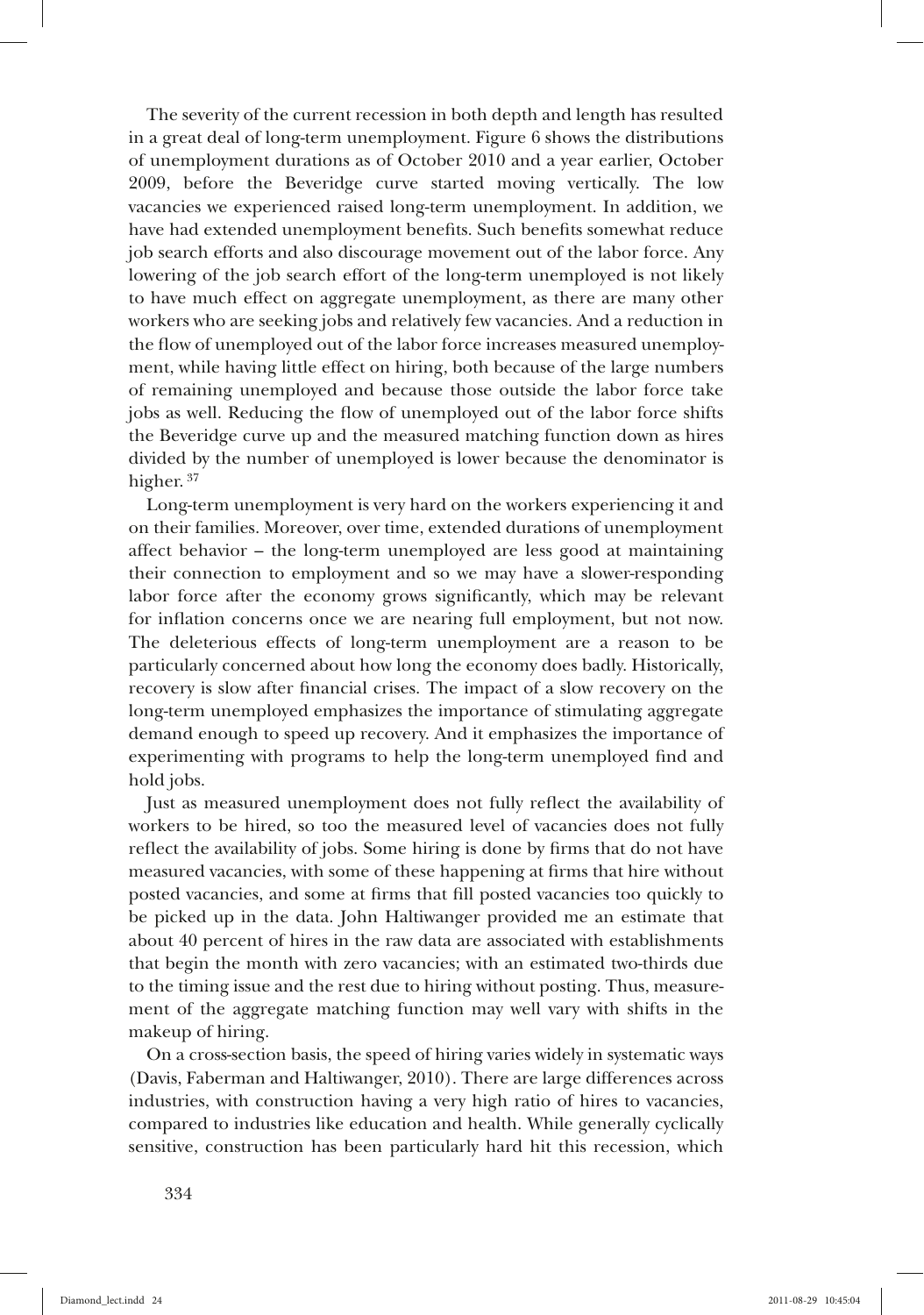would lower the measured efficiency of the matching function compared with a time with a smaller relative impact on construction. Establishments that are growing fast fill vacancies much more quickly than those growing more slowly. I do not know of data, but there may be a larger change in the mix of vacancies at fast and slow growing firms in this slump compared with smaller and less prolonged periods of high unemployment. Small firms are much more likely to hire without measured vacancies than large firms. Giuseppe Moscarini and Postel-Vinay (2010) report on the relative roles of large and small firms over the business cycle. Moscarini reports that gross job creation by large firms minus that by small firms has been unusually high, more so than in the other recoveries since 1980. This is consistent with a differential impact of credit market changes on firms of different size that seems to be happening. 38 The drop in house values has also impacted the ability of small firms to finance hiring by borrowing against the houses of the firm owners. The resulting smaller share of hiring by small firms lowers the measured matching function. Some types of positions are filled much more readily and rapidly than others. Hall (2010) has suggested that positions that a firm wants to fill after a quit are filled more quickly than newly created positions because quits are most likely to occur in high-turnover jobs with low and generic skills, such as fast-food restaurants. 39 And of course quits are way down, possibly reducing the average speed of filling jobs.

A key question for interpreting the pattern of aggregate unemployment and vacancy rates in this recession and recovery compared to earlier ones is whether the prime difference is in a changed difficulty of hiring at the disaggregated level or from a changed mix of diverse, but basically unchanged, hiring patterns across different firms and sectors, given that this is such a large and prolonged slump and with large and continuing issues in both the capital and housing markets. Complementing this analysis of hiring on a disaggregated basis is consideration of what Kocherlakota's assertion would suggest might be found. Is there really a widespread difficulty in hiring in some industries or locations? I have not seen such reports. 40 Thus we may be having shifts in the Beveridge Curve and the matching function that do not signal change for the underlying functioning of the economy once a recovery is well-established. That is, the pattern would return to normal after a sufficient rise in aggregate demand, apart from the lingering effects of long-term unemployment.

Having looked at the data, let me now look at possible policy inferences from whatever shifts may still be there. First, whatever one's view on the magnitude of recent slippage in matching efficiency, more education, better education, good retraining all make for a more productive labor force and, done well at a reasonable cost, are policies to pursue. And carefully evaluated experiments in helping the long-term unemployed get and hold jobs seem likely to be worthwhile. Indeed a time of high unemployment is likely to be a time when further education is less socially costly by using time that would otherwise not be so well spent. The policy debate is not about whether to do more on the structural side; it is about what to do on the aggregate demand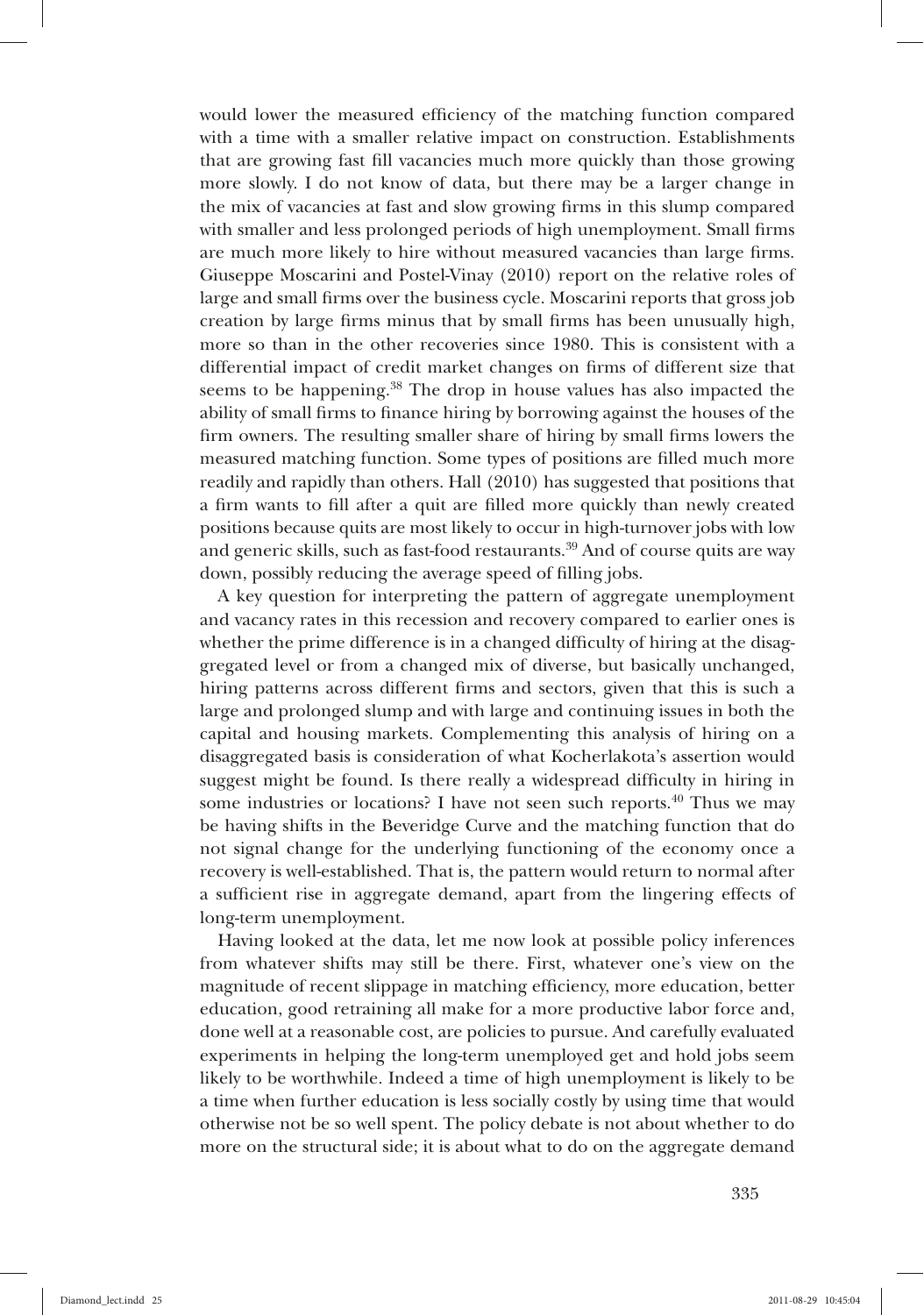side, which is particularly an issue now with concern about projected long-run debt levels.

Second, for the current moment, the argument about the aggregate demand side is academic, in the negative sense of the word. Current estimates I have seen of how much of the increase in unemployment from a few years ago is "structural," rather than due to inadequate aggregate demand, still leaves enough need for aggregate demand stimulation that it is clear what direction is needed for further policies.

Third, I am skeptical of the value of attempting to separate cyclical from structural unemployment over a business cycle. When firms evaluate candidates for positions, they consider the quality of the match of available candidates, projections of the availability of new candidates, and the value to the firm of filling the slot. That is, the willingness to hire for a given quality of match depends on expectations about the profitability of investing in a new worker and about the likely pool of future applicants.

The tighter the labor market and the more valuable the filling of a vacancy, the more a firm is willing to hire a worker who is a less good match, who may need more training. In other words, a worker who might be viewed as structurally unemployed, as facing serious mismatch in the current state of the economy, may be readily employable in a tight labor market. The common practice of thinking about the extent of unemployment as a sum of frictional, structural and cyclical parts misses the point that the tightness of the labor market affects worker quitting decisions and affects employers' willingnesses to hire an applicant who needs more training. Insofar as direct measures of frictional or structural unemplyment are dependent on the tightness of the labor market, they have limited relevance for the design of demand stimulation policies. The idea that the U.S. economy is not adaptable and capable of dealing with the need for skills and jobs to adapt to each other is peculiar, given the long history of unemployment going up and down. 41

When the labor market is tight and firms have trouble finding workers, they reach out to places they have not looked before and extend training in order to find workers who can fill their needs. Supporting current stimulus policies as very good for the economy is entirely compatible with taking care to avoid future inflation.

## V. CONCLUDING REMARKS

Having been away from this topic for a long time, I was surprised during my crash course in search analysis this fall at what a long way search has come since its early days. Without the high quality work using a search-based approach of many researchers, it is safe to say there would not have been a prize recognizing the analysis of markets with search frictions. And the work is far from done. For addressing unemployment, there are clear needs to incorporate credit markets and (non-Walrasian) output markets and to include nominal thinking and nominal contracting as well as a larger role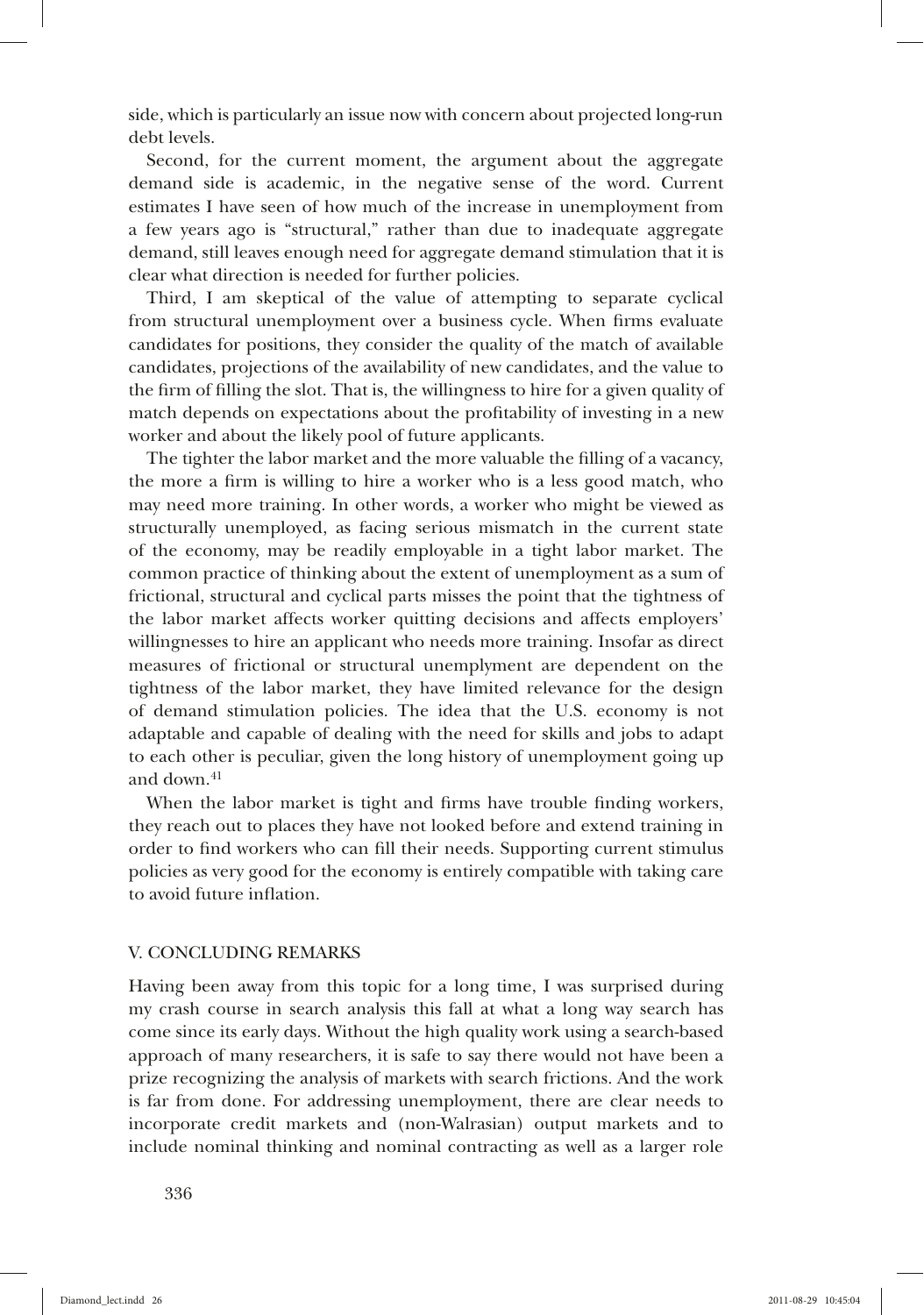for current income. Filling such needs would better place partial equilibrium search analyses of the labor market in a full general equilibrium setting. Indeed, this essay has stressed the importance of not treating a partial equilibrium model as if it were a satisfactory general equilibrium model.

More inclusive modeling aside, I want to reiterate the perspective of Marshall quoted at the start. Understanding of the economy, and policy recommendations and decisions, should reflect analysis through multiple models. And they should incorporate insights that seem right even though they have not yet been modeled.

#### ENDNOTES

- 1) This is a longer version of the Sveriges Riksbank Prize in Economic Sciences in Memory of Alfred Nobel lecture given December 8, 2010. I am grateful for help with interpretation of the literature and comments on drafts from George Akerlof, Jim Albrecht, Nick Barr, Olivier Blanchard, Jesse Bump, Ken Burdett, Steve Davis, Angus Deaton, Bill Dickens, Burcu Duygan-Bump, Glenn Ellison, Michael Elsby, Laura Feiveson, Ben Friedman, Bob Hall, John Haltiwanger, Bengt Holmström, Frank Levy, Greg Leiserson, Eric Maskin, Dan McFadden, Matt Mitchell, Dale Mortensen, Giuseppe Moscarini, Mike Piore, Mike Rothschild, Rob Shimer, Jenny Simon, Kathy Swartz, Peter Temin, Susan Vroman, Ivan Werning, Janet Yellen, and Joel Yellin.
- 2) For a survey, see Rogerson, Shimer, and Wright, 2005. My citations in the literature primarily reflect my memory of papers that particularly influenced my research, as well as recent articles that have stimulated a response from me. Having stopped work on search 15 years ago, having shifted my focus to pensions, my awareness of the current literature is limited, although I have enjoyed catching up somewhat.
- 3) The need for equilibrium analyses was stressed in Rothschild, 1973.
- 4) Formal modeling is readily done assuming shoppers know the distribution of prices, but not which price is charged at which store. While convenient, this is an unrealistic picture of what people know. People do not know the distribution of prices and often have been given some partial information about relative prices, from others and from store reputations. Conventional modeling of both random search and directed search straddle plausible information flows.
- 5 Earlier, my dissatisfaction with the completeness of markets assumed in Arrow-Debreu theory led me to explore alternative incomplete allocation mechanisms. My search over mechanisms did not last long, as I settled quickly on a model of a stock market, with a limit on allowable trades from the set of existing stocks, which were assumed not to be rich enough to span the space of possible outcomes. To analyze efficiency I took the bases of the limits on market outcomes to also limit how the government can affect resource allocation, an approach that has also been taken in search theory. While the simple, basically one-period model I constructed in 1967, showed efficiency of the market, I was aware that having a single period was special. Later work, incorporating more periods, showed that generically the private allocation is inefficient, quite a contrast to the efficiency with complete markets (Hart, 1975, Geanakoplos and Polemarchakis, 1986). For broader discussion of my research motivations and the diversity of ways I came to work on different topics, see Moscarini and Wright, 2007 and Diamond, forthcoming.
- 6) Burdett and Judd, 1983, clarified the link between information patterns and the type of equilibrium that occurs. Wage dispersion for similar workers has been a significant topic (Mortensen, 2003). Presumably similar underlying mathematical structures are involved as in the retail price literature, although the citations across literatures appear limited.
- 7) Not surprisingly, studies of the impact of the low search costs when using the Internet have been an interesting part of the search literature.
- 8) In Arrow-Debreu theory subjective probabilities are part of preferences, which are respected in normative evaluations. With consumers searching across stores with different marginal costs without knowing the distribution of prices, I examined the socially optimal prices in the stores, evaluated with the correct distribution of prices. I found three reasons for the optimum to differ from marginal cost pricing – non-optimal stopping rules, mistaken consumer prior beliefs on the distribution of prices, and correct prior beliefs that are then revised based on observed prices.
- 9) Rogerson, Shimer and Wright, 2005, discuss the differences in models with wage posting and wage bargaining. As they state, the differences across the models also depend on the nature of information flows (typically modeled as random search in bargaining models and as directed search in price posting models). Paralleling the retail market literature with the dependence of prices on the nature of information flows, I suspect that with multiple sources of information flow (and reputations for hard and soft bargaining) the differences between the two approaches would not be large. In any event, Hall and Alan Krueger, 2010, note that posting and bargaining (and bargaining within posting) are all widespread in the U.S. today. Firms with nonnegotiable wage schedules may bargain on the title given to a worker when wages vary with title, which supposedly reflects duties or experience, but may be somewhat flexible.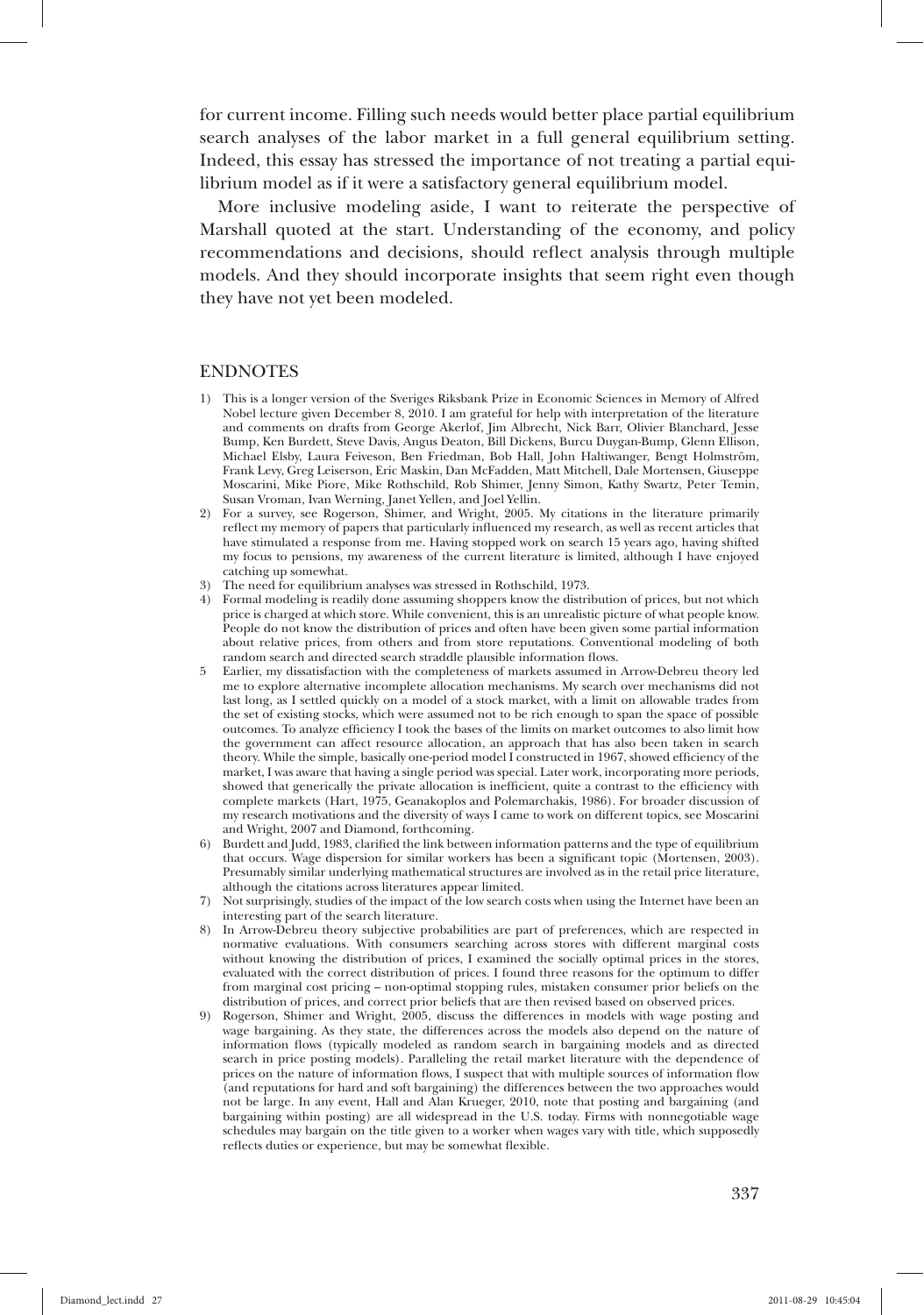- 10) The estimate is for 1994 and 1996–2003 (Bruce Fallick and Charles A. Fleischman, 2004).
- 11) Dates for the averaging vary by country depending on data availability.
- 12) According to calculations for a subsample of these countries, drawn from multiple sources and provided to me by Elsby, Hobijn and Sahin, the fraction of unemployment outflows that become employed is lowest in the U.S. (at 53 percent), but this figure does not appear to be a large outlier: analogous numbers for the other countries for which they could find estimates hover between 55 and 60 percent.
- 13) Much of the literature simplifies matters greatly by assuming risk neutral workers and employers, all having the same discount rate. Of course, one can not do justice to insurance in such a context, and happily, the literature has developed to include both risk aversion and savings (e. g., Acemoglu and Shimer, 1999).
- 14) Experience rating the taxes that finance unemployment benefits also influences the behavior of firms.
- 15) Friedman, 1968, p. 8 defined the natural rate of unemployment as: "The "natural the rate of unemployment," in other words, is the level that would be ground out by the Walrasian system of general equilibrium equations, provided there is imbedded in them the actual structural characteristics of the labor and commodity markets, including market imperfections, stochastic variability in demands and supplies, the cost of gathering information about job vacancies and labor availabilities, the costs of mobility, and so on. Footnote: It is perhaps worth noting that this "natural" rate need not correspond to equality between the number unemployed and the number of job vacancies. For any given structure of the labor market, there will be some equilibrium relation between these two magnitudes, but there is no reason why it should be one of equality."
- 16) For an extensive discussion of the matching function, see Petrongolo and Pissarides, 2001.
- 17) And possibly quits and layoffs triggered by new hires as in Diamond and Maskin, 1979, 1981.
- 18) An urn-ball model sees job applications as balls being tossed in a randomized way into urns, representing vacancies awaiting applications. See for example, Olivier Jean Blanchard and Diamond, 1994.
- 19) Insofar as contracted production is for other firms who base their demand on anticipated sales, the same considerations hold.
- 20) Furthermore, the Arrow-Debreu model has no budget constraints on investment (beyond the need to break even). But investment is more sensitive to cash flows than is consistent with that model (Fazzari, Hubbard, and Petersen, 1988).
- 21) The model did not allow for trade credit, something I analyzed in a 1990 paper. The ability to extend credit alters the workings of the model, but, not surprisingly, does not change the basic qualitative findings.
- 22) Moreover, with only self-employment, the division of output between employer and employee also plays no role.
- 23) I raised the issue of policies that affect both allocation and stabilization in 1994a. Another example is that marginal tax rates are part of the equity-efficiency tradeoff in normal times and part of builtin stabilizers for times of high unemployment.
- 24) And rational expectations ignores the systematic errors in stochastic thinking that are the focus of behavioral economics as well as differences in prior beliefs, which contribute to diversity in expectations at a point of time.
- 25) Prices and wages do change frequently in economies with hyperinflation.
- 26) Of course, one could pretend to derive constraints by invoking an underlying consideration that leads directly to a restriction one might have simply imposed. An example, in some tax analyses, is to invoke an observability constraint to restrict the available choices of tax base. Even though all candidate bases have some cost and some inaccuracy, they are labeled either costlessly and perfectly available or simply technically unavailable.
- 27) A similar issue arises in optimal taxation whether to formally model the complications that come from high complexity of a tax structure when selecting a tax base or to more simply merely rule out some complex tax structures before optimizing. For more discussion of methodology see James Banks and Diamond, 2010.
- 28) Also relevant, as identified in the literature on asymmetric information and the assignment of decision-making is the inability to settle the arrangements for the rest of the employment period at the start.
- 29) Contrast Mirrlees, 1971 with Diamond, 1980 and Saez, 2002.
- 30) While written with an eye on unions, some of the considerations in Hall and David M. Lilien, 1979, seem to me relevant in non-union settings as well.
- 31) For models with multiple simultaneous offers, see Elliott, 2011 and the papers cited there.
- 32) For models with bargaining with asymmetric information, see Brügemann and Moscarini, 2010, and the papers cited there.
- 33) Also relevant is the varying mix of job opportunities over the business cycle (Wayne Vroman, 1977, 1978).
- 34) See, for example, Figure 3 in Blanchard and Diamond (1989) which shows the dynamic path moving from a steady state with poor opportunities to a steady state with good ones.
- 35) Taking a longer time horizon, the curve around which a business cycle moves has shown shifts over time.
- 36) For example, consider this 1931 statement: "the real issue is not whether technological displacement causes workers to lose their jobs. It undoubtedly does. The real issue is whether over a period of years the continual introduction of new and improved machines and processes is causing a total net increase or decrease in mass employment. … On this issue there are two opposing points of view, each held by large numbers of earnest people."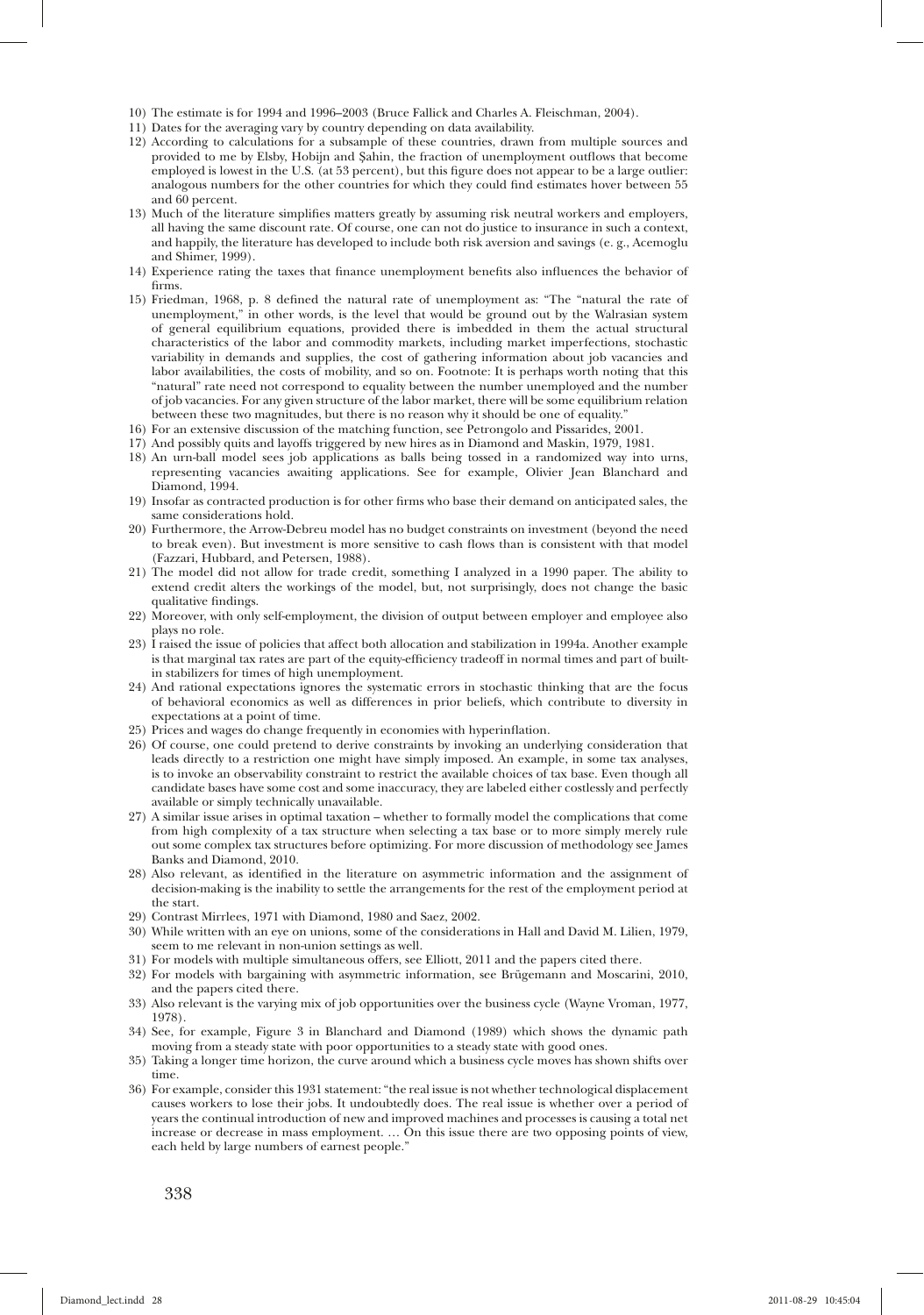U.S. Senate, Select Committee on Unemployment insurance, Unemployment Insurance, Part 2, "Report of the Committee on Technological Unemployment to the Secretary of Labor," November 1931, 72nd Congress, 1st Session, 1931, 560. Cited in Woirol, 1996, p. 36.

- 37) If someone constructed a measure of those outside the labor force who have a significant probability of becoming employed, one could analyze a three-argument matching function.
- 38) Bernanke, 2010, p. 4, notes: "The availability of credit to finance investment and expand business operations remains quite uneven: Generally speaking, large firms in good financial condition can obtain credit in capital markets easily and on favorable terms. Larger firms also hold considerable amounts of cash on their balance sheets. By contrast, surveys and anecdotes indicate that bankdependent smaller firms continue to face significantly greater problems in obtaining credit, reflecting in part weaker balance sheets and income prospects that limit their ability to qualify for loans as well as tight lending standards and terms on the part of banks."
- 39) This is consistent with the finding in Davis, Faberman and Haltiwanger, 2010, that the job-filling rate rises with the worker turnover rate.
- 40) Dickens, 2010 p. 10, notes: "Figure 3 presents the ratio of vacancies to unemployment in 8 different industries. While it is possible to discern the increase in vacancies over recent months in some industries, the ratio remains substantially depressed in all industries. What we do not see is any industries with high vacancy unemployment ratios. This suggests that it would be hard to make a case for structural mismatch being a major problem today." In personal correspondence, he reports on ongoing work with Bob Trieste that looked at geographic mismatch indices based on both the JOLTS and the Conference Board's new help wanted on line data. They explored occupational mismatch, geographic mismatch at a much more detailed level than in the original paper, and industry mismatch. None show any evidence of increasing mismatch coincident with the apparent outward shift in the Beveridge Curve. Regis Barnichon, Michael Elsby, Bart Hobijn, and Ayşegűl Şahin (2010) "decompose the recent deviation from the Beveridge curve ... [and] find that most of the current deviation from the Beveridge curve can be attributed to a shortfall in … hires per vacancy. This shortfall is broad-based across all industries and is particularly pronounced in construction, transportation, trade, and utilities, and leisure and hospitality. Construction alone accounts for more than a third of the Beveridge curve gap." P 1.
- 41) A basically static perception of the economy that fits with a perception of structural unemployment that is not helped by aggregate demand policies is akin to the badly mistaken idea that policies that encourage a high rate of early retirement will be helpful for youth unemployment on a sustained basis (Diamond, 2006, Jonathan Gruber and David A. Wise, 2010).

#### **REFERENCES**

- 1. Acemoglu, Daron and Robert Shimer. 1999. "Efficient Unemployment Insurance," *Journal of Political Economy*, 107: 893–928.
- 2. Albrecht, James, Pieter A. Gautier and Susan Vroman. 2006. "Equilibrium Directed Search with Multiple Applications," *Review of Economic Studies*, 73 (4): 869–891.
- 3. Attanasio, Orazio P. and Gugliemo Weber. 2010. " Consumption and Saving: Models of Intertemporal Allocation and Their Implications for Public Policy," *Journal of Economic Journal*, 48: 693–751.
- 4. Banks, James and Peter Diamond. 2010 "The Tax Base," in *Dimensions of Tax Design: The Mirrlees Review*, Oxford University Press for Institute for Fiscal Studies (Oxford).
- 5. Barnichon, Regis, Michael Elsby, Bart Hobijn, and Ayşegűl Şahin. 2010. "Which Industries are Shifting the Beveridge Curve?" Federal Reserve Bank of San Francisco Working Paper 2010–32.
- 6. Barro, Robert J. 1977. "Long-Term Contracting, Sticky Prices, and Monetary Policy," *Journal of Monetary Economics*, *3*(3): pp. 305–16.
- 7. Bernanke, Ben S. 2010. "Monetary Policy Objectives and Tools in a Low-Inflation Environment" Remarks at "Revisiting Monetary Policy in a Low-Inflation Environment" a Conference Sponsored by the Federal Reserve Bank of Boston. Boston, Massachusetts October 15.
- 8. Bewley, Truman F. 1999. *Why Wages Don't Fall During a Recession*. Cambridge, MA: Harvard University Press.
- 9. Binmore, Ken, Ariel Rubinstein, and Asher Wolinsky. 1986. "The Nash Bargaining Solution in Economic Modeling," *RAND Journal of Economics*, 17(2): 176–88.
- 10. Blanchard, Olivier and Peter Diamond. 1989. "The Beveridge Curve," *Brookings Papers on Economic Activity*, 1: 1–76.
- 11. Blanchard, Olivier Jean and Peter Diamond. 1994. **"**Ranking, Unemployment Duration, and Wages." *Review of Economic Studies,* 61(3): 417–34.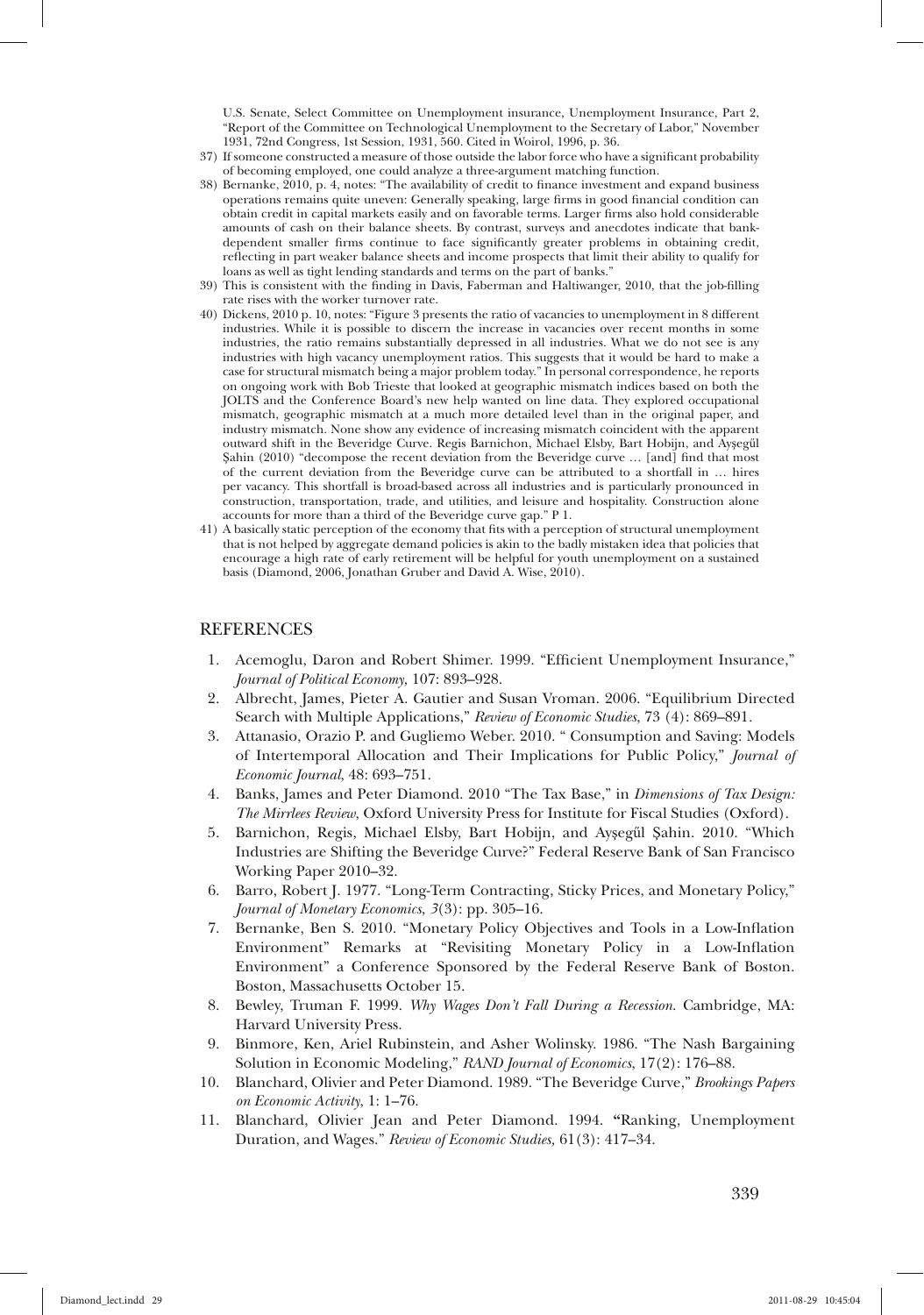- 12. Blanchard, Olivier and Jordi Galí. 2010. "Labor Markets and Monetary Policy: A New Keynesian Model with Unemployment," *American Economic Journal: Macroeconomics*, 2: 1–30.
- 13. Brügemann, Björn and Giuseppe Moscarini. 2010. **"**Rent Rigidity, asymmetric information, and volatility bounds in labor markets," *Review of Economic Dynamics*: 13(3) 575–596.
- 14. Burdett, Kenneth, and Kenneth Judd. 1983. "Equilibrium Price Dispersion," *Econometrica*, 51: 955–969.
- 15. Burdett, Kenneth and Dale Mortensen. 1998. "Equilibrium wage differentials and employer size," *International Economic Review*, 39 (2): 257{274.
- 16. Davis, Steven J., R. Jason Faberman, and John C. Haltiwanger. 2010. "Establishmentlevel Hiring and Vacancies," National Bureau of Economic Research Working Paper 16265. Cambridge, MA.
- 17. Debreu, Gerard. 1959. *Theory of Value: An Axiomatic Analysis of Economic Equilibrium.* New Haven, CT and London UK: Yale University Press.
- 18. Diamond, Peter. 1967. "The Role of a Stock Market in a General Equilibrium Model with Technological Uncertainty," *American Economic Review*, 57: 759–776.
- 19. Diamond, Peter. 1971. "A Model of Price Adjustment," *Journal of Economic Theory*, 3: 156–168.
- 20. Diamond, Peter. 1978. "Welfare Analysis of Imperfect Information Equilibria," *Bell Journal of Economics*, 9(1): 82–105.
- 21. Diamond, Peter. 1980. "Income Taxation with Fixed Hours of Work," *Journal of Public Economics* 13: 101–110.
- 22. Diamond, Peter. 1981. "Mobility Costs, Frictional Unemployment, and Efficiency," *Journal of Political Economy*, 89: 798–813.
- 23. Diamond, Peter. 1982a. "Wage Determination and Efficiency in Search Equilibrium," *Review of Economic Studies*, 49: 217–227.
- 24. Diamond, Peter. 1982b. "Aggregate Demand Management in Search Equilibrium," *Journal of Political Economy*, 90: 881–894.
- 25. Diamond, Peter. 1984. *A Search-Equilibrium Approach to the Micro Foundations of Macroeconomics*. Cambridge, MA: MIT Press.
- 26. Diamond, Peter. 1990. "Pairwise Credit in Search Equilibrium," *Quarterly Journal of Economics,* May 1990: 285–319.
- 27. Diamond, Peter. 1994a. "Integrating Allocation and Stabilization Budgets," in *Modern Public Finance*. Quigley, John M. and Eugene Smolensky (eds.). Cambridge MA: Harvard University Press.
- 28. Diamond, Peter. 1994b. *On Time: Lectures on Models of Equilibrium*. Cambridge: Cambridge University Press.
- 29. Diamond, Peter. 2006. "Système de retraite et vieillissement de la population," *Revue Française d'Economie*, 20: 21–49.
- 30. Diamond, Peter. Forthcoming, 2011. "My Research Strategy," In Szenberg, Michael, and Lall Ramrattan (eds.). 2011. *Eminent Economists II – Their Work and Life Philosophies*. New York: Cambridge University Press, New York.
- 31. Diamond, Peter and Drew Fudenberg. 1989. "Rational Expectations Business Cycles in Search Equilibrium," *Journal of Political Economy*, 97: 606–619; correction, 1991, *Journal of Political Economy*, 99(1): 218–219.
- 32. Diamond, Peter, and Eric Maskin. 1979. "An Equilibrium Analysis of Search and Breach of Contract, I: Steady States," *Bell Journal of Economics*, 10: 282–316.
- 33. Diamond, Peter and Eric Maskin. 1981. "An Equilibrium Analysis of Search and Breach of Contract, II: A Non-Steady State Example," *Journal of Economic Theory*, 25: 165–195.
- 34. Dickens, William. 2010. "Has the Recession Increased the NAIRU?" paper presented to the academic advisory meeting of the Federal Reserve Board of Governors, October 12.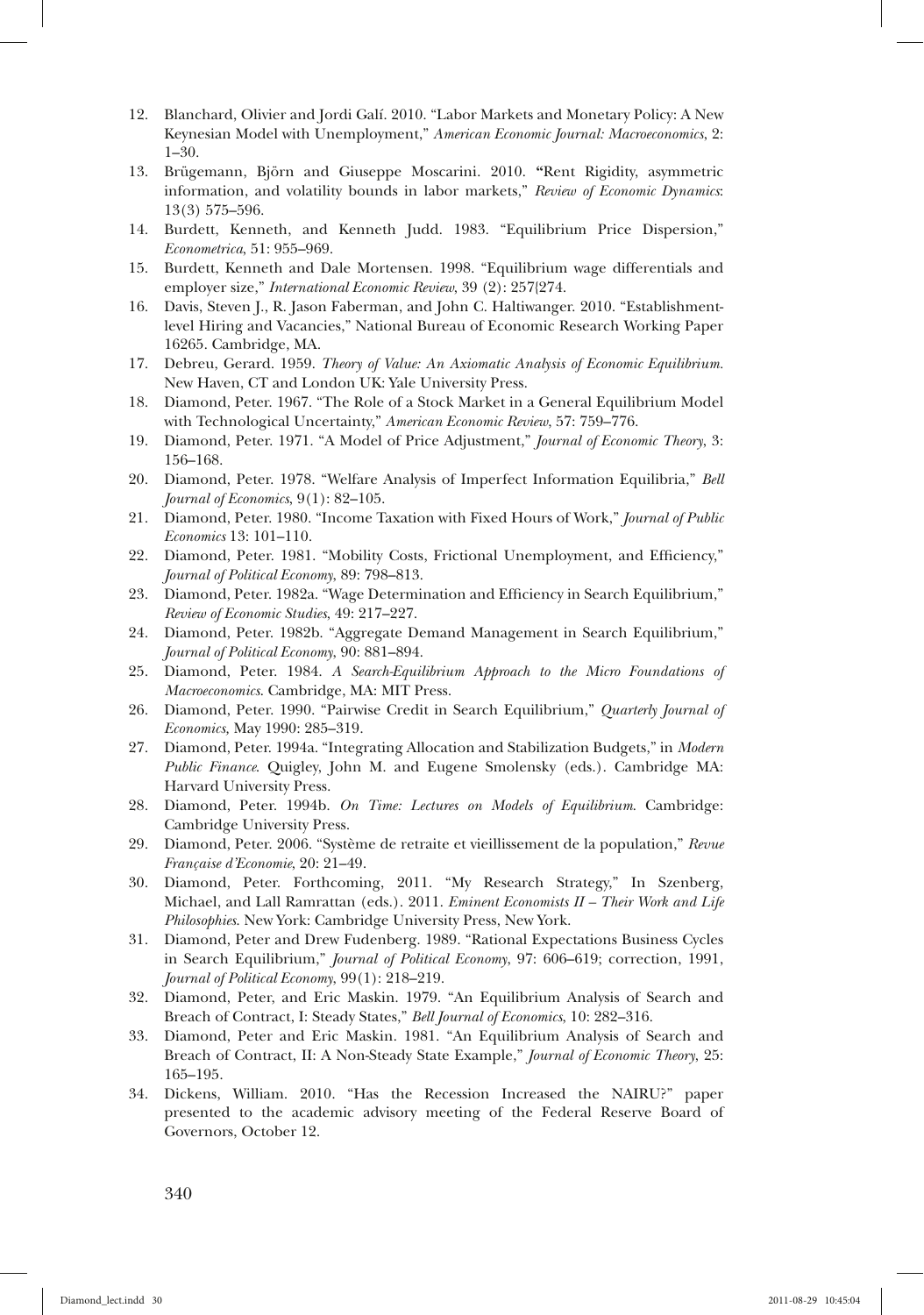- 35. Elliott, Matthew. 2011. "Search with Multilateral Bargaining," Unpublished. Available at http://www.stanford.edu/~mle1/search\_with\_multilateral\_bargaining.pdf.
- 36. Elsby, Michael, Bart Hobijn, and Ayşegül Şahin. 2008. "Unemployment Dynamics in the OECD", NBER working paper 14617.
- 37. Fallick, Bruce and Charles A. Fleischman. 2004. "Employer-to-Employer Flows in the U.S. Labor Market: The Complete Picture of Gross Worker Flows," Board of Governors of the Federal Reserve System working paper.
- 38. Fazzari, Steven, R. Glenn Hubbard, and Bruce Petersen. 1988. "Investment, Financing Decisions, and Tax Policy," *The American Economic Review Papers and Proceedings*, 78(2): 200–205
- 39. Friedman, Milton. 1968. "The Role of Monetary Policy," *American Economic Review*, 58: 1–17.
- 40. Geanakoplos, John and Herakles Polemarchakis. 1986. "Existence, Regularity, and Constrained Suboptimality of Competitive Allocations when the Asset Market is Incomplete," in Heller, Walter, P., Ross M. Starr, and David A. Starrett (eds.), *Uncertainty, Information and Communication: Essays in Honor of Kenneth J. Arrow, Vol. 3*. Cambridge, UK: Cambridge University Press.
- 41. Gertler, Mark and Antonella Trigari. 2009. "Unemployment Fluctuations with Staggered Nash Wage Bargaining," *Journal of Political Economy*. 117: 38–86.
- 42. Gruber, Jonathan and David A. Wise, (eds.). 2010. *Social Security Programs and Retirement around the World: The Relationship to Youth Employment*. National Bureau of Economic Research Conference Report. Chicago, IL: University of Chicago Press.
- 43. Hagedorn, Marcus and Iourii Manovskii. 2008. "The Cyclical Behavior of Equilibrium Unemployment and Vacancies Revisited," *American Economic Review*: 98 (4): 1692– 1706(15).
- 44. Hahn, Frank H. 1973. "On Optimum Taxation," *Journal of Economic Theory* 6(1): 96–106.
- 45. Hall, Robert E. 2005. "Employment Fluctuations with Equilibrium Wage Stickiness," *American Economic Review*, 95: 50–65.
- 46. Hall, Robert E. 2010. "The Labor Market in the Current Slump," Unpublished. Available at http://www.stanford.edu/~rehall/Recent\_Unpublished\_Papers.html
- 47. Hall, Robert E. and Alan B. Krueger. 2010. "Evidence on the Determinants of the Choice between Wage Posting and Wage Bargaining," National Bureau of Economic Research Working Paper 16033. Cambridge, MA.
- 48. Hall, Robert E. and David M. Lilien. 1979. "Efficient Wage Bargains Under Uncertain Supply and Demand," *American Economic Review*, 69, 5: 868–879.
- 49. Hall, Robert E. and Paul R. Milgrom. 2008. "The Limited Influence of Unemployment on the Wage Bargain," *American Economic Review*. 98:4, 1653–1674.
- 50. Hart, Oliver. 1975. "On the Optimality of Equilibrium when the Market Structure is Incomplete," *Journal of Economic Theory*, 11: 418–443.
- 51. Kocherlakota, Narayana. 2010. "Inside the FOMC," http://www.minneapolisfed.org/ news\_events/pres/speech\_display.cfm?id=4525
- 52. Kudlyak, Marianna. 2010. "Are Wages Rigid Over the Business Cycle?" *Economic Quarterly* 96(2): 179–199.
- 53. Lucas, Robert E., Jr. and Edward C. Prescott. 1974. "Equilibrium Search and Unemployment. "*Journal of Economic Theory*, 7(2): 188–209.
- 54. Marshall, Alfred. 1920, 1948 edition. *Principles of Economics*, eighth edition. New York: The Macmillan Company.
- 55. Mirrlees, James. 1971. "Exploration in the Theory of Optimal Income Taxation," *Review of Economic Studies* 38:175–208.
- 56. Moen, Espen R. 1997. "Competitive Search Equilibrium," *Journal of Political Economy*, 105(2): 385–411.
- 57. Mortensen, Dale. 1978. "Specific Capital and Labor Turnover," *Bell Journal of Economics*, 9: 572–586.